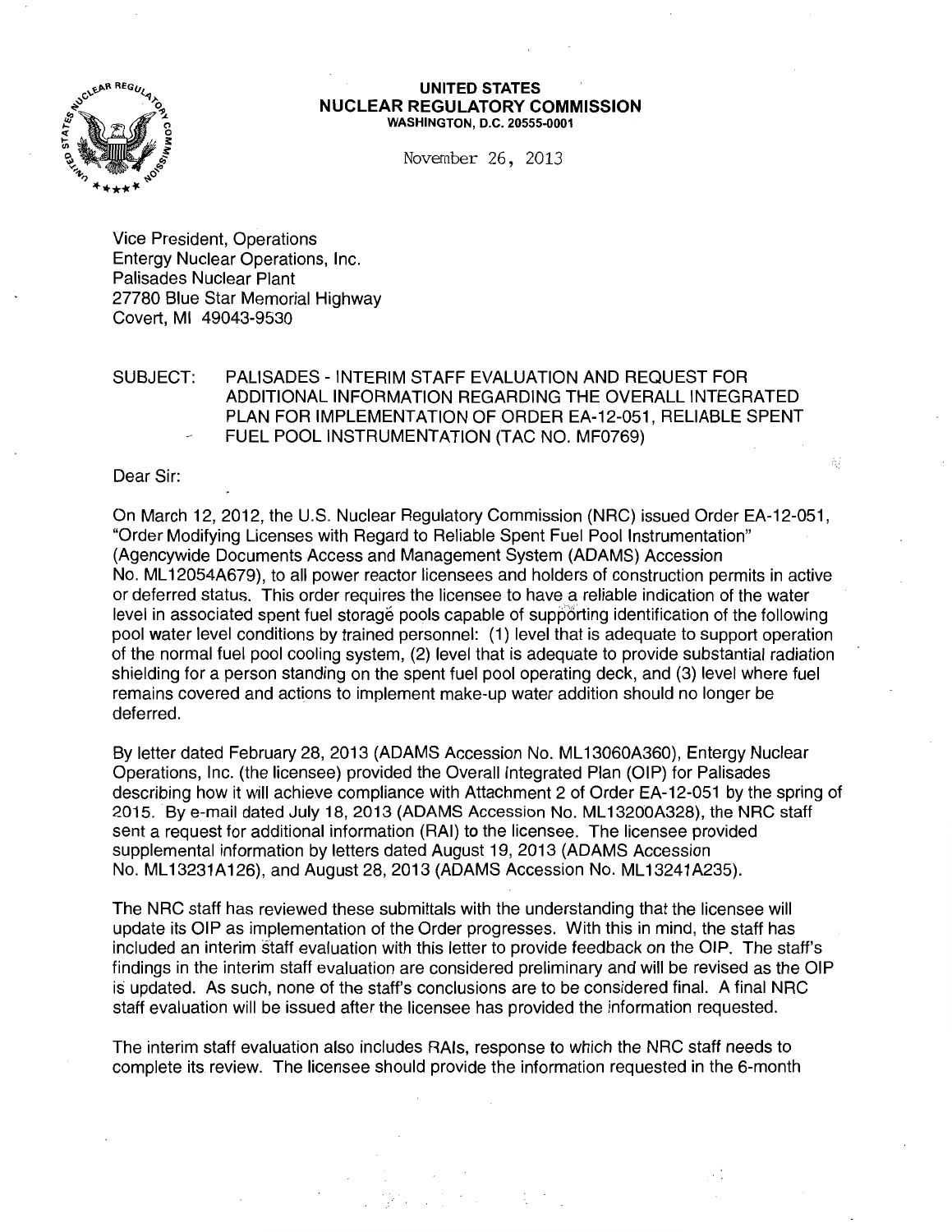status updates, as the information becomes available. However, the staff requests that all information be provided by March 31, 2015, to ensure that any issues are resolved prior to the date by which the licensee must complete full implementation of Order EA-12-051. The licensee should adjust its schedule for providing information to ensure that all this information is provided by the requested date.

If you have any questions regarding this letter, please contact me at 301-415-8371 or via e-mail at Mahesh.Chawla@nrc.gov.

Sincerely,

Charlant

Mahesh Chawla, Project Manager Plant Licensing Branch **111-1**  Division of Operating Reactor Licensing Office of Nuclear Reactor Regulation

Docket No. 50-255

Enclosure: Interim Staff Evaluation and Request for Additional Information

cc w/encl: Distribution via Listserv

J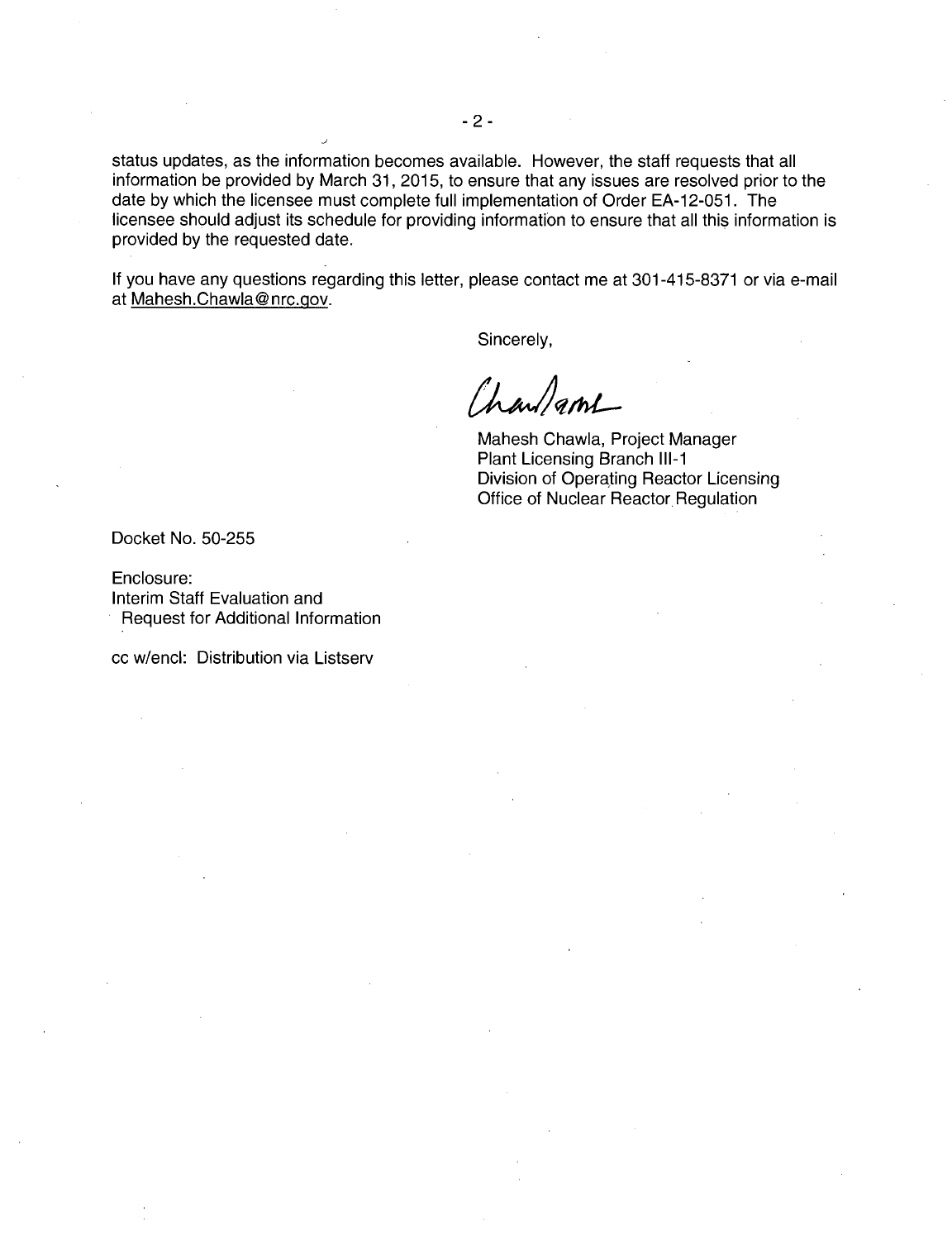# **INTERIM STAFF EVALUATION AND REQUEST FOR ADDITIONAL INFORMATION BY THE OFFICE OF NUCLEAR REACTOR REGULATION RELATED TO THE OVERALL INTEGRATED PLAN IN RESPONSE TO ORDER EA-12-051, RELIABLE SPENT FUEL POOL INSTRUMENTATION ENTERGY NUCLEAR OPERATIONS, INC. PALISADES NUCLEAR PLANT DOCKET NO. 50-255**

# **1.0 INTRODUCTION**

On March 12, 2012, the U.S. Nuclear Regulatory Commission (NRC) issued Order EA-12-051, "Issuance of Order to Modify Licenses with Regard to Reliable Spent Fuel Pool Instrumentation" (Agencywide Documents Access and Management System (ADAMS) Accession No. ML12054A679), to all power reactor licensees and holders of construction permits in active or deferred status. This order requires, in part, that all operating reactor sites have a reliable means of remotely monitoring wide-range spent fuel pool (SFP) levels to support effective prioritization of event mitigation and recovery actions in the event of a beyond-design-basis (BOB) external event. The order required all holders of operating licenses issued under Title 10 of the Code of Federal Regulations (10 CFR) Part 50, "Domestic Licensing of Production and Utilization Facilities," to submit to the NRC an Overall Integrated Plan (OIP) by February 28, 2013.

By letter dated February 28, 2013 (ADAMS Accession No. ML 13060A360), Entergy Nuclear Operations, Inc. (ENO) (the licensee) provided the OIP for Palisades Nuclear Plant describing how it will achieve compliance with Attachment 2 of Order EA-12-51 by the spring of 2015. By e-mail dated July 18, 2013 (ADAMS Accession No. ML 13200A328), the NRC staff sent a request for additional information (RAI) to the licensee. The licensee provided supplemental information by the letters dated August 19, 2013 (ADAMS Accession No. ML13231A126), and August 28, 2013 (ADAMS Accession No. ML 13241 A235).

# **2.0 REGULATORY EVALUATION**

Order EA-12-051 requires all holders of operating licenses issued under 10 CFR Part 50, notwithstanding the provisions of any Commission regulation or license to the contrary, to comply with the requirements described in Attachment 2 to this Order except to the extent that a more stringent requirement is set forth in the license. Licensees shall promptly start implementation of the requirements in Attachment 2 to the order and shall complete full implementation no later than two refueling cycles after submittal of the OIP or December 31, 2016, whichever comes first.

Order EA-12-051 required the licensees, by February 28, 2013, to submit to the Commission an OIP, including a description of how compliance with the requirements described in Attachment 2 of the Order will be achieved.

**Enclosure** 

I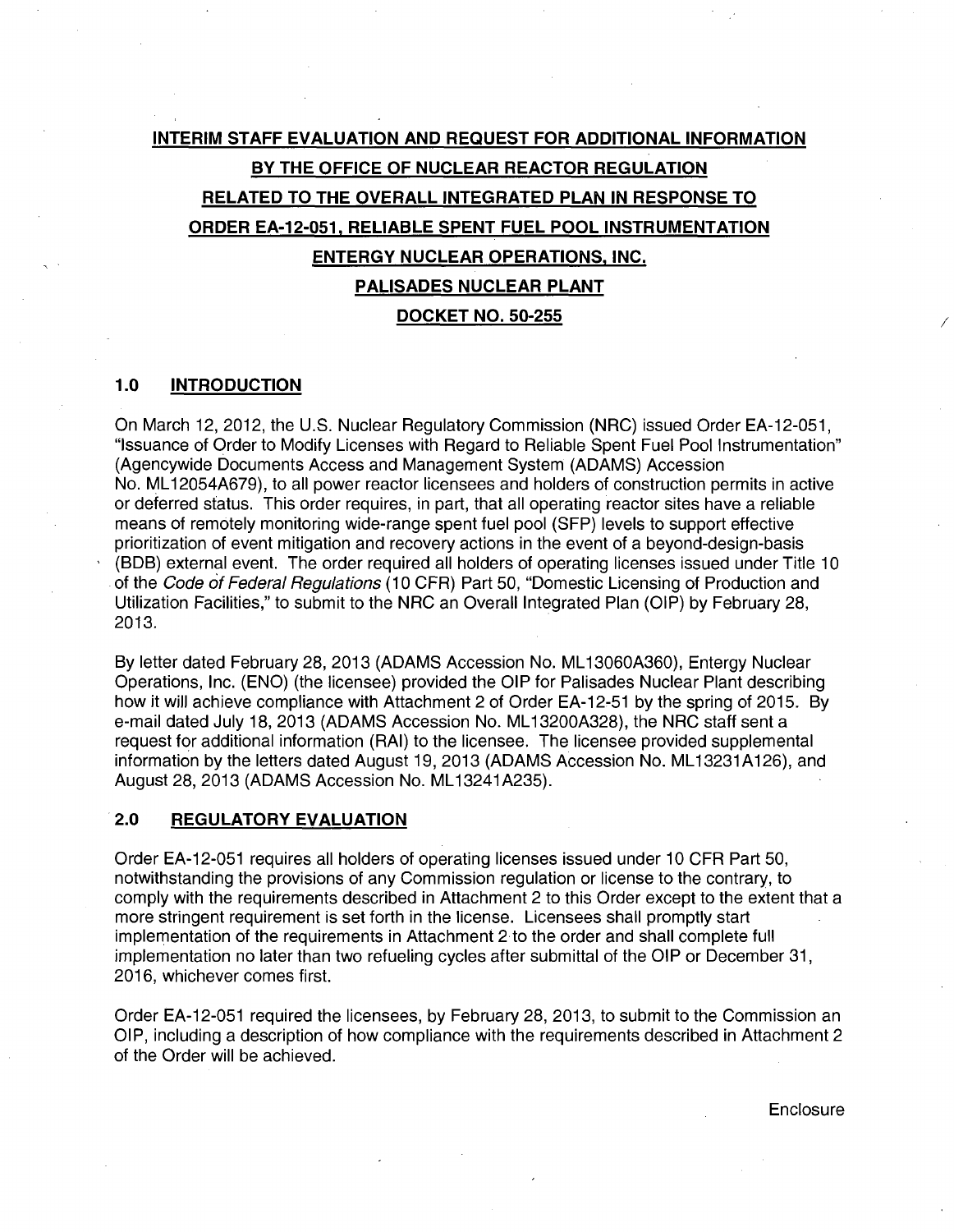Attachment 2 of Order EA-12-051 requires the licensees to have a reliable indication of the water level in associated spent fuel storage pools capable of supporting identification of the following pool water level conditions by trained personnel: (1) level that is adequate to support operation of the normal fuel pool cooling system, (2) level that is adequate to provide substantial radiation shielding for a person standing on the SFP operating deck, and (3) level where fuel remains covered and actions to implement make-up water addition should no longer be deferred.

Attachment 2 of Order EA-12-051, states that the SFP level instrumentation shall include the following design features:

- 1.1 Instruments: The instrumentation shall consist of a permanent, fixed primary instrument channel and a backup instrument channel. The backup instrument channel may be fixed or portable. Portable instruments shall have capabilities that enhance the ability of trained personnel to monitor spent fuel pool water level under conditions that restrict direct personnel access to the pool, such as partial structural damage, high radiation levels, or heat and humidity from a boiling pool.
- 1.2 Arrangement: The spent fuel pool level instrument channels shall be arranged in a manner that provides reasonable protection of the level indication function against missiles that may result from damage to the structure over the spent fuel pool. This protection may be provided by locating the primary instrument channel and fixed portions of the backup instrument channel, if applicable, to maintain instrument channel separation within the spent fuel pool area, and to utilize inherent shielding from missiles provided by existing recesses and corners in the spent fuel pool structure.
- 1.3 Mounting: Installed instrument channel equipment within the spent fuel pool shall be mounted to retain its design configuration during and following the maximum seismic ground motion considered in the design of the spent fuel pool structure.
- 1.4 Qualification: The primary and backup instrument channels shall be reliable at temperature, humidity, and radiation levels consistent with the spent fuel pool water at saturation conditions for an extended period. This reliability shall be established through use of an augmented quality assurance process (e.g., a process similar to that applied to the site fire protection program).
- 1.5 Independence: The primary instrument channel shall be independent of the backup instrument channel.
- 1.6 Power supplies: Permanently installed instrumentation channels shall. each be powered by a separate power supply. Permanently installed and portable instrumentation channels shall provide for power connections from sources independent of the plant [alternating current (ac)] and [direct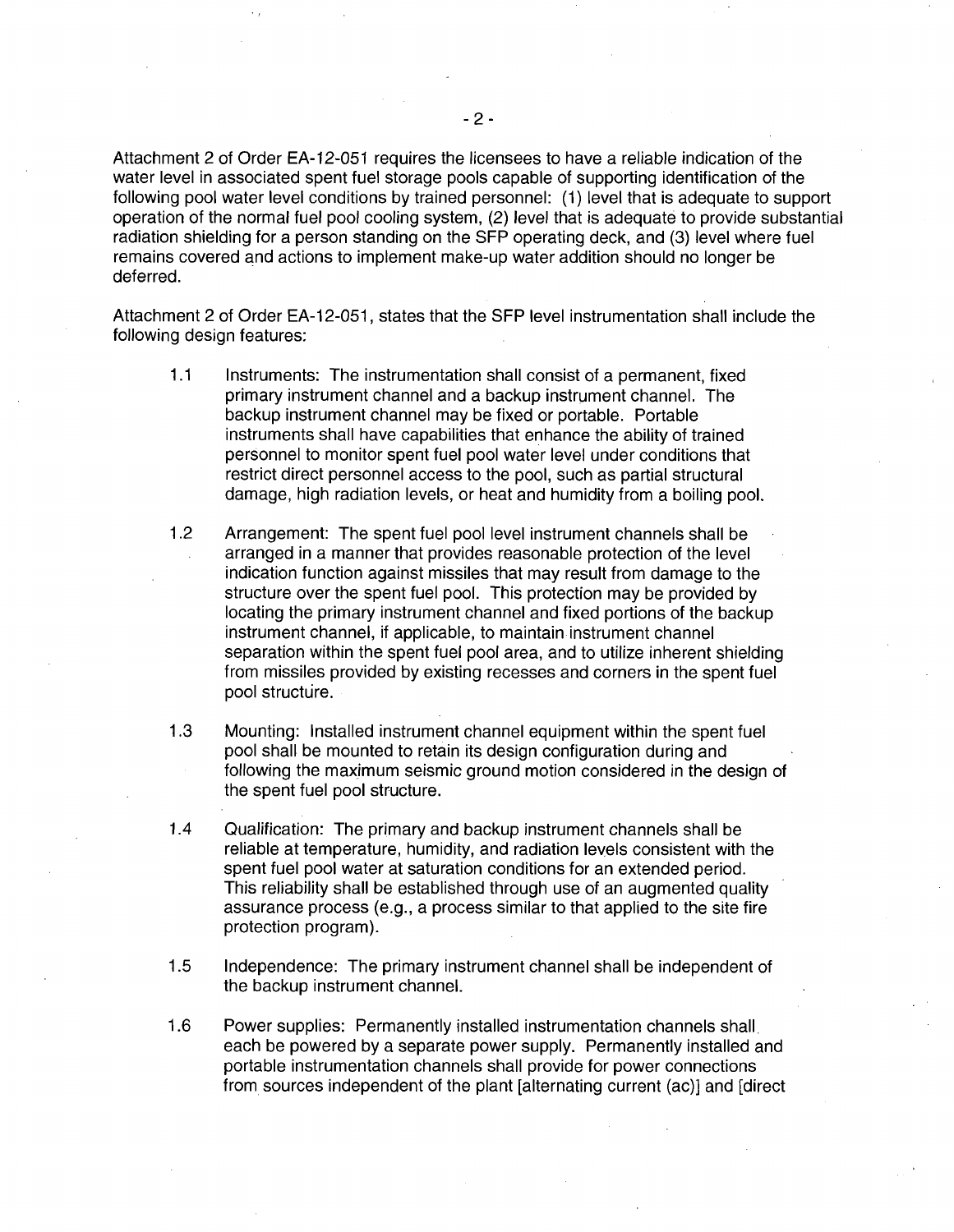current (dc)] power distribution systems, such as portable generators or replaceable batteries. Onsite generators used as an alternate power source and replaceable batteries used for instrument channel power shall have sufficient capacity to maintain the level indication function until offsite resource availability is reasonably assured.

- 1.7 Accuracy: The instrument channels shall maintain their designed accuracy following a power interruption or change in power source without recalibration.
- 1.8 Testing: The instrument channel design shall provide for routine testing and calibration.
- 1.9 Display: Trained personnel shall be able to monitor the spent fuel pool water level from the control room, alternate shutdown panel, or other appropriate and accessible location. The display shall provide ondemand or continuous indication of spent fuel pool water level.

Attachment 2 of Order EA-12-051, states that the SFP instrumentation shall be maintained available and reliable through appropriate development and implementation of the following programs:

- 2.1 Training: Personnel shall be trained in the use and the provision of alternate power to the primary and backup instrument channels.
- 2.2 Procedures: Procedures shall be established and maintained for the testing, calibration, and use of the primary and backup spent fuel pool instrument channels.
- 2.3 Testing and Calibration: Processes shall be established and maintained for scheduling arid implementing necessary testing and calibration of the primary and backup spent fuel pool level instrument channels to maintain the instrument channels at the design accuracy.

On A£lgust 29, 2012, the NRC issued an Interim Staff Guidance document (the ISG), JLD-ISG-2012-03, "Compliance with Order EA-12-051, Reliable Spent Fuel Pool Instrumentation" (ADAMS Accession No. ML 12221A339), to describe methods acceptable to the NRC staff for complying with Order EA-12-051. The ISG endorses, with exceptions and clarifications, the methods described in the Nuclear Energy Institute (NEI) guidance document NEI 12-02, Revision 1, "Industry Guidance for Compliance with NRC Order EA-12-051, to Modify Licenses with Regard to Reliable Spent Fuel Pool Instrumentation," dated August 2012 (ADAMS Accession No. ML 12240A307). Specifically, the ISG states:

The NRC staff considers that the methodologies and guidance in conformance with the guidelines provided in NEI 12-02, Revision 1, subject to the clarifications and exceptions in Attachment 1 to this ISG, are an acceptable means of meeting the requirements of Order EA-12-051.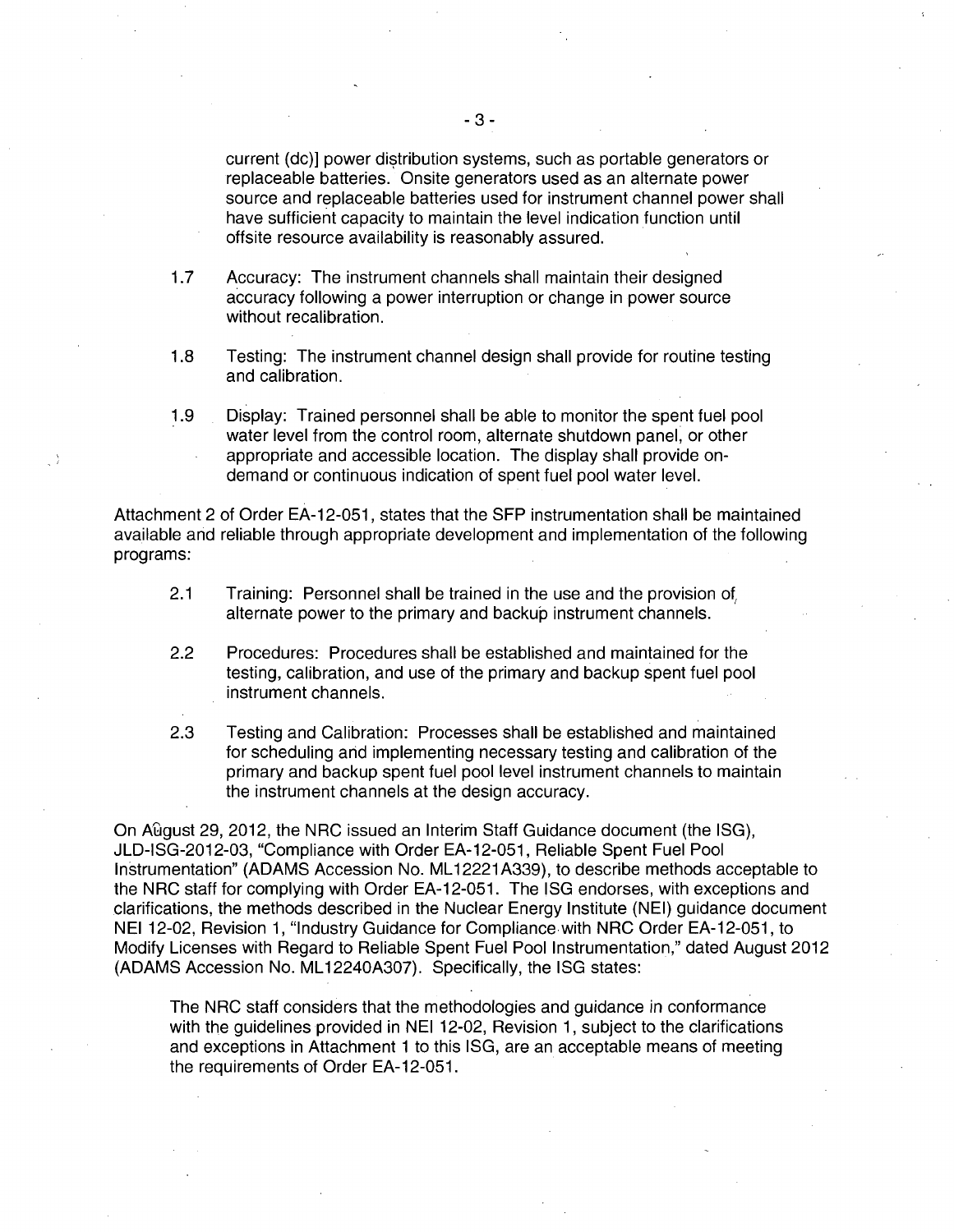# 3.0 **TECHNICAL EVALUATION**

# 3.1 Background and Schedule

Palisades Nuclear Plant is a single unit PWR with a single associated SFP. The SFP is 14 feet  $(ft.)$  8 inches  $(in.)$  long and 38 ft. 9 in. wide.

The licensee submitted its OIP on February 28, 2013. The OIP states that installation of the SFP level instrumentation at Palisades Nuclear Plant will be completed prior to startup from the spring 2015 refueling outage. In its letter dated August 28, 2013, the licensee stated that the target completion date for installation of the SFP instrumentation was revised from the spring of 2015 to the fall of 2015 to reflect a change in the 2015 refueling outage schedule.

The NRC staff has reviewed the licensee's schedule for implementation of SFP level instrumentation provided in its OIP. If the licensee completes implementation in accordance with this schedule, it would appear to achieve compliance with Order EA-12-051 within two refueling cycles after submittal of the OIP and before December 31, 2016.

# 3.2 Spent Fuel Pool Water Levels

Attachment 2 of Order EA-12-051 states, in part, that

All licensees identified in Attachment 1 to this Order shall have a reliable indication of the water level in associated spent fuel storage pools capable of supporting identification of the following pool water level conditions by trained personnel: (1) level that is adequate to support operation of the normal fuel pool cooling system [Level 1], (2) level that is adequate to provide substantial radiation shielding for a person standing on the SFP operating deck [Level 2], and (3) level where fuel remains covered and actions to implement make-up water addition should no longer be deferred [Level 3].

NEI 12-02 states, in part, that

Level 1 represents the HIGHER of the following two points:

- The level at which reliable suction loss occurs due to uncovering of the coolant inlet pipe, weir or vacuum breaker (depending on the design), or
- The level at which the water height, assuming saturated conditions, above the centerline of the cooling pump suction provides the required net positive suction head specified by the pump manufacturer or engineering analysis.

In its OIP, the licensee stated, in part, that

(1) the level at which reliable suction loss occurs due to uncovering the coolant inlet pipe or any weirs or vacuum breakers associated with suction loss. For Palisades, the elevation associated with this level is 645 feet 7 inches (Reference 6, see G-6) due to uncovering of the skimmer opening.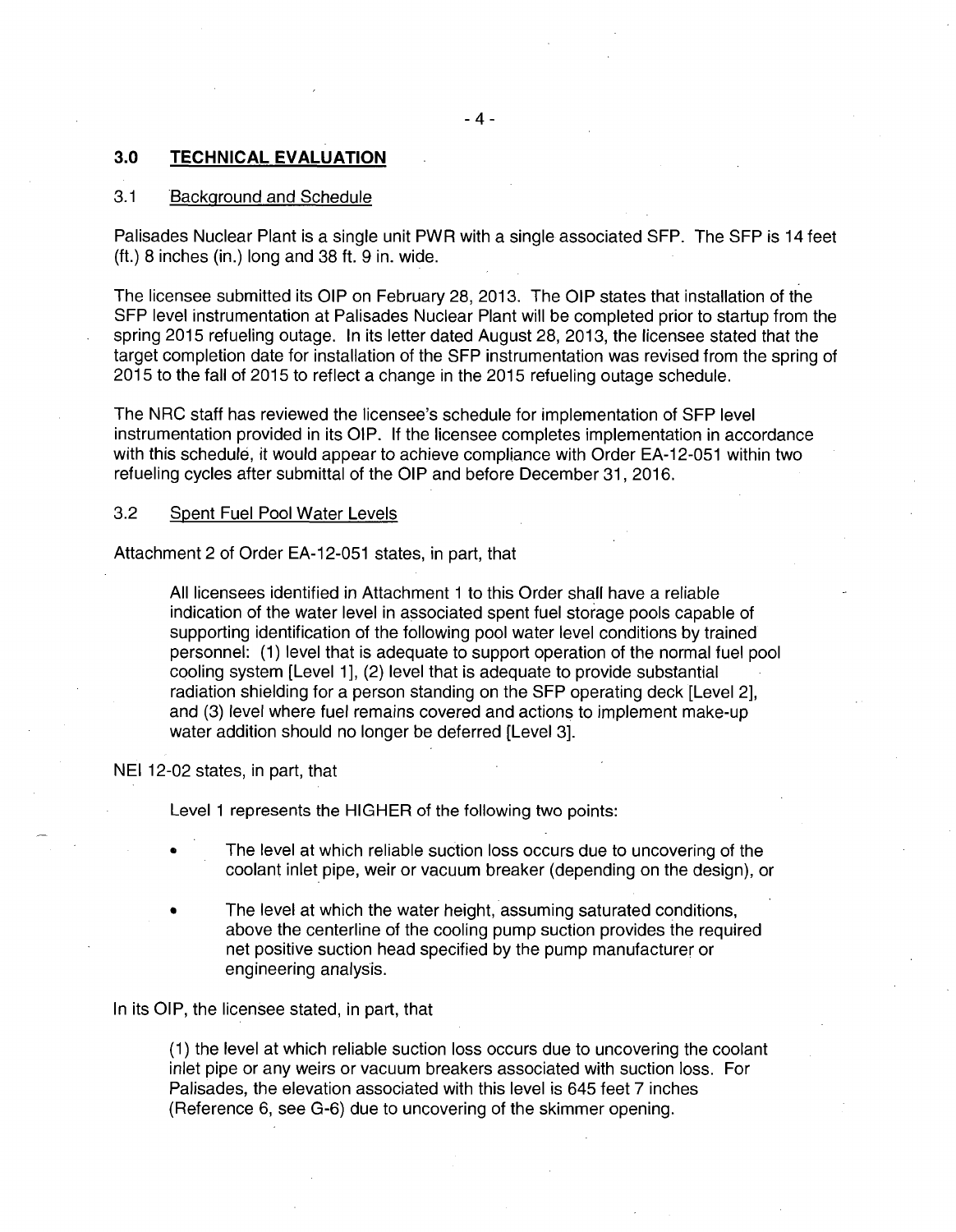(2) the level at which the normal fuel pool cooling pumps lose required NPSH assuming saturated conditions in the pool. An evaluation will be completed to demonstrate that this elevation is below the elevation that defines Level 1.

The higher of the above points is (1 ). Therefore, LEVEL 1 is elevation 645 feet 7 inches.

In its letter dated August 19, 2013, the licensee stated, in part, that

The water level above the pump necessary to maintain the required net positive suction head (NPSH) for saturated conditions is approximately 605'. This level is well below 645'-7", which is the level at which the cooling pump suction pipe begins to uncover. Therefore, the Level 1 elevation is 645'-7".

The NRC staff notes that the elevation identified as Level 1 is adequate for normal SFP cooling system operation and it is also adequate to ensure the required fuel pool cooling pump Net Positive Suction Head (NPSH). This level represents the higher of the two points described in NEI 12-02 for Level 1.

NEI 12-02 states, in part, that

Level 2 represents the range of water level where any necessary operations in the vicinity of the spent fuel pool can be completed without significant dose consequences from direct gamma radiation from the stored spent fuel. Level 2 is based on either of the following:

- 10 feet  $(+/- 1$  foot) above the highest point of any fuel rack seated in the spent fuel pools, or
- a designated level that provides adequate radiation shielding to maintain personnel radiological dose levels within acceptable limits while performing local operations in the vicinity of the pool. This level shall be based on either plant-specific or appropriate generic shielding calculations, considering the emergency conditions that may apply at the time and the scope of necessary local operations, including installation of portable SFP instrument channel components.

In its OIP, the licensee stated, in part, that

(1) 10 feet  $\pm$  1 foot above the highest point of any fuel rack seated in the spent fuel pool. The elevation associated with this level is 634 feet 5 inches  $\pm$  1 foot (i.e., Level 3 + 10 feet).

· (2) A designated level that provides adequate radiation shielding to maintain personnel dose within acceptable limits while performing local operations in the vicinity of the pool. This level is based on plant-specific or appropriate generic shielding calculations. The elevation associated with this level is not calculated since item {1) is used to establish Level 2 as permitted by NEI 12-02 Revision 1.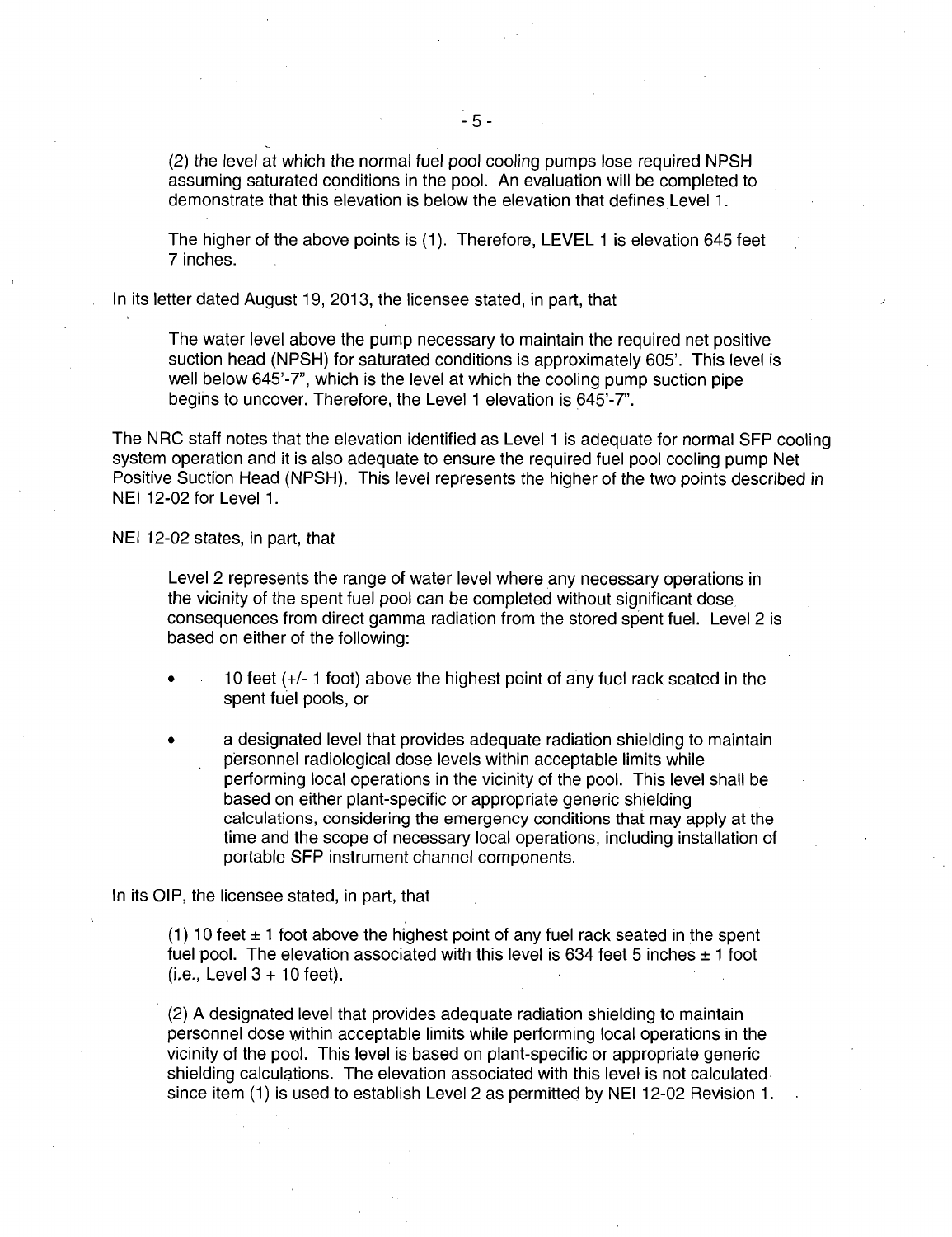#### Therefore, LEVEL 2 is elevation 634 feet 5 inches (10 feet above Level 3)...

In its letter dated August 19, 2013, the licensee provided a sketch depicting the elevations identified as Levels 1, 2 and 3 and the SFP level instrumentation sensor range. The NRC staff reviewed this sketch and notes that Level 2 is identified at an elevation of 634 ft. 5 in., which is more than 10 ft. above the top of the fuel racks.

In its OIP, the licensee stated that other hardware stored in the SFP will be evaluated to ensure that it does not adversely interact with the SFP instrument probes during a seismic event. In NRC email dated July 18, 2013, the staff requested information regarding the dose impact from other irradiated material stored in the SFP in the identification of the elevation for Level 2.

In its letter dated August 19, 2013, the licensee stated that the response to this question is currently scheduled to be included in the second six-month report to the staff, due on February 28, 2014. The staff has identified this request as:

# **RAI #1**

**Given the potential for varied dose rates from other materials stored in the SFP, please describe how level 2 will be adjusted to other than the elevation provided in section 2 above.** 

(This information was previously requested as RAI-l. C. in NRC email dated July 18, 2013)

NEI 12-02 states, in part, that

Level 3 corresponds nominally (i.e.,  $+/-1$  foot) to the highest point of any fuel rack seated in the spent fuel pool. Level 3 is defined in this manner to provide the maximum range of information to operators, decision makers and emergency response personnel.

In its OIP, the licensee stated that Level 3 is at elevation 624 ft. 5 in., which is the highest point of any fuel rack seated in the spent fuel pool.

In its letter dated August 19, 2013, the licensee provided a sketch depicting the elevations identified as Levels 1, 2 and 3 and the SFP level instrumentation sensor range. The NRC staff reviewed this sketch and notes that Level 3 is identified at an elevation of 625 ft. 5 in. which is 1 foot above the highest point of any spent fuel storage rack seated in the SFP. With an uncertainty in level sensor reading of approximately  $\pm 3$  inches, an indicated reading at that value should demonstrate that there will be approximately 9 inches of water remaining above the top of the highest point of any fuel rack.

The licensee's proposed plan, with respect to identification of Levels 1 and 3, appears to be consistent with NEI 12-02, as endorsed by the ISG.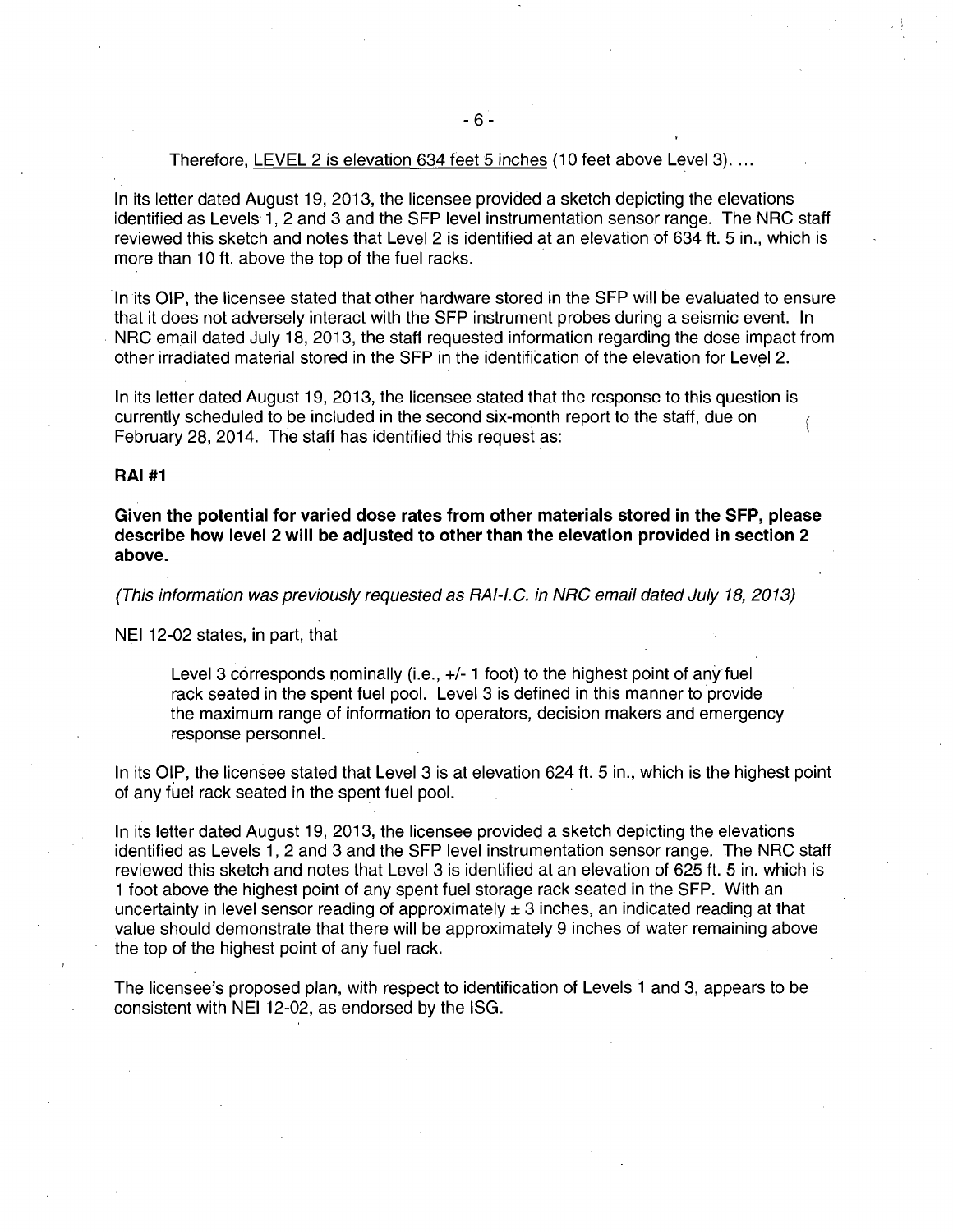# 3.3 Design Features: Instruments

Attachment 2 of Order EA-12-051, states, in part, that

The instrumentation shall consist of a permanent, fixed primary instrument channel and a backup instrument channel. The backup instrument channel may be fixed or portable. Portable instruments shall have capabilities that enhance the ability of trained personnel to monitor spent fuel pool water level under conditions that restrict direct personnel access to the pool, such as partial structural damage, high radiation levels, or heat and humidity from a boiling pool.

#### NEI 12-02 states, in part, that

A spent fuel pool level instrument channel is considered reliable when the instrument channel satisfies the design elements listed in Section 3 [Instrumentation Design Features] of this guidance and the plant operator has fully implemented the programmatic features listed in Section 4 [Program Features].

In its OIP, the licensee stated that both the primary and backup instrument level channels would be permanent, mounted directly within the SFP and that each instrument channel would be capable of monitoring SFP water'level over a single continuous span from above Level 1 to within 1 foot of the top of the spent fuel racks.

In its letter dated August 19, 2013, the licensee stated, in part, that

The spent fuel pool (SFP) level lower instrument span or probe bottom extends down to at least three inches below the upper limit of the range of Level 3 to account for channel accuracy or instrument loop uncertainty. Therefore, the SFP level probe bottom/span extends down to at least elevation 625'-2" (see Figure 1). The SFP level upper instrument span, at a minimum, includes the high level alarm. Note that Level 3 is shown in accordance with Nuclear Energy. Institute (NEI) 12- 02, "Industry Guidance for Compliance with NRC Order EA-12-051, To Modify Licenses with Regard to Reliable Spent Fuel Pool Instrumentation," Revision 1, guidance relative to the top of the rack; the top of the fuel is not shown.

In its letter dated August 19, 2013, the licensee provided a sketch depicting the elevations identified as Levels 1, 2 and 3 and the SFP level instrumentation measurement range. The NRC staff reviewed this sketch and notes that, consistent with the information provided, the measurement range goes from the 647 ft. 10 in. to 625 ft. 2 in.

The NRC staff notes that the range specified for the licensee's instrumentation will cover Levels 1, 2, and 3 as described in Section 3.2 above. The licensee's proposed plan, with respect to the number of channels and the range of the SFP level instrumentation appears to be consistent with NEI 12-02, as endorsed by the ISG.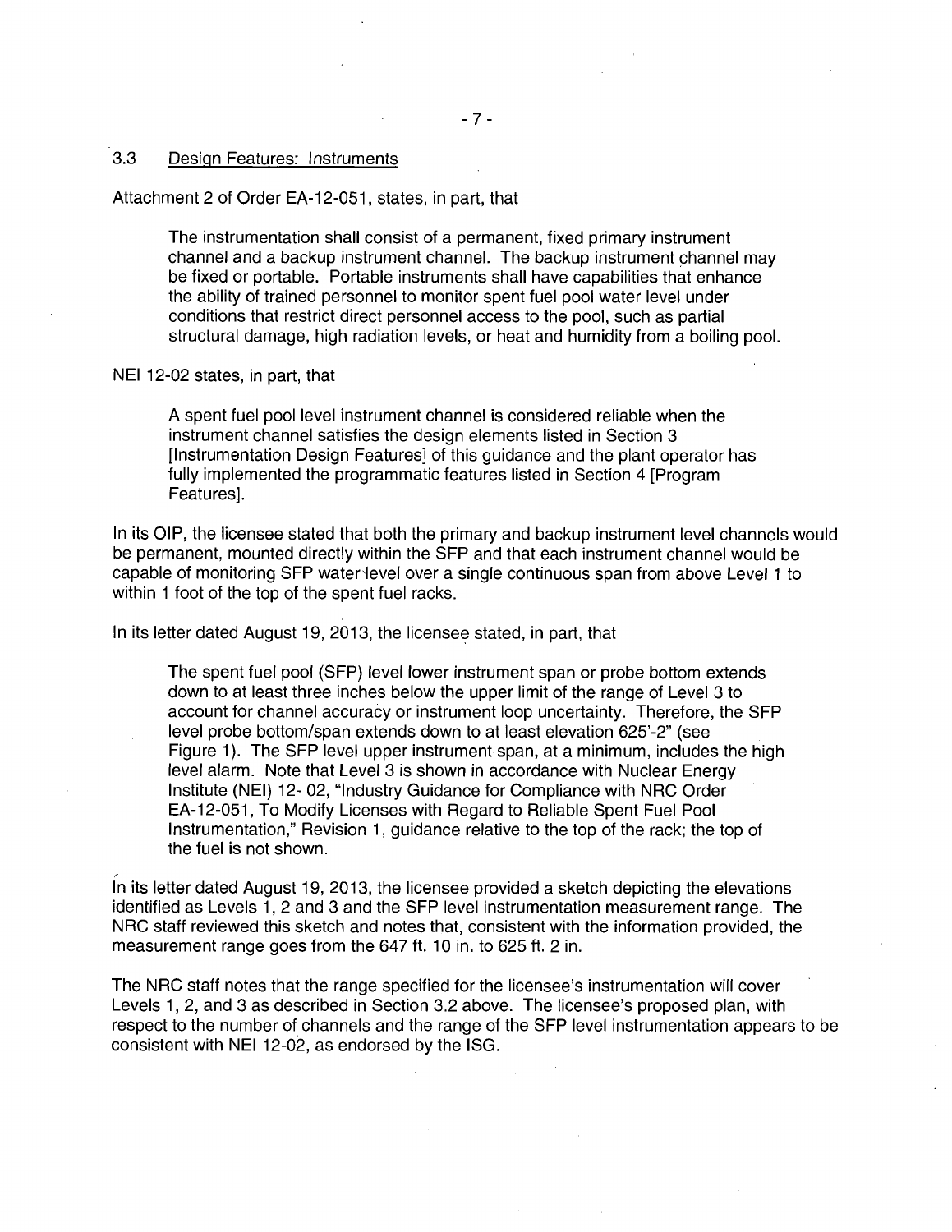# 3.4 Design Features: Arrangement

#### Attachment 2 of Order EA-12-051, states, in part, that

The spent fuel pool level instrument channels shall be arranged in a manner that provides reasonable protection of the level indication function against missiles that may result from damage to the structure over the spent fuel pool. This protection may be provided by locating the primary instrument channel and the fixed portions of the backup instrument channel, if applicable, to maintain instrument channel separation within the spent fuel pool area, and to utilize inherent shielding from missiles provided by existing recesses and corners in the spent fuel pool structure.

#### NEI 12-02 states, in part, that

The intent of the arrangement requirement is to specify reasonable separation and missile protection requirements for permanently installed instrumentation used to meet this order. Although additional missile barriers are not required to be installed, separation and shielding cari help minimize the probability that damage due to an explosion or extreme natural phenomena (e.g., falling or winddriven missiles) will render fixed channels of SFP instrumentation unavailable. Installation of the SFP instrument channels shall be consistent with the plantspecific SFP design requirements and should not impair normal SFP function.

Channel separation should be maintained by locating the installed sensors in different places in the SFP area.

In its OIP, the licensee stated, in part that

Level instruments will be installed in the approximate locations shown on Attachment 1. Separation of the channels/probes reduces the potential for falling debris or missiles affecting both channels of instrumentation. This placement coupled with separate routing paths for cables and use of rigid conduit provides reasonable protection against falling debris and structural damage.

In the SFP area, cables shall be routed in seismically mounted rigid metal conduit. Outside the pool area, cables shall be routed in seismically mounted rigid metal conduit, trays, or raceways ...

In its OIP, the licensee provided a sketch showing the SFP instrument locations and approximate cable routing. In its letter dated August 19, 2013, the licensee provided an additional sketch depicting the inside dimensions of the SFP as well as the planned placement of the primary and backup level sensors in the SFP. The NRC staff reviewed these sketches and notes that the SFP level instrument probes are located on the north and south walls of the SFP and that from that point the cables are routed separately to the display locations .

.The licensee's proposed arrangement for the primary and backup SFP level instrumentation appears to be consistent with NEI 12-02, as endorsed by the ISG.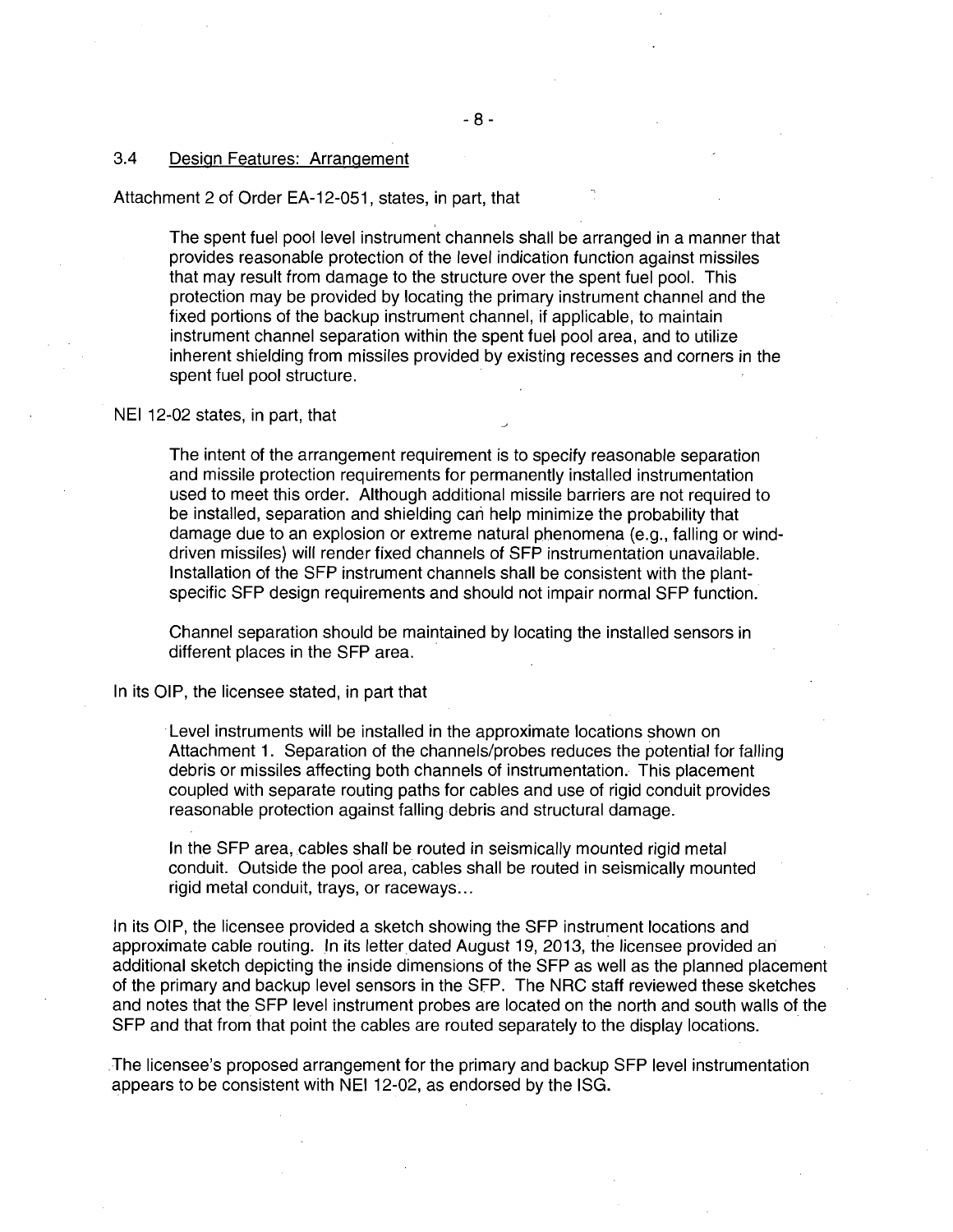#### 3,5 Design Features: Mounting

Attachment 2 of Order EA-12-051 states, in part, that

Installed instrument channel equipment within the spent fuel pool shall be mounted to retain its design configuration during and following the maximum seismic ground motion considered in the design of the spent fuel pool structure.

NEI 12-02 states, in part, that

The mounting shall be designed to be consistent with the highest seismic or safety classification of the SFP. An evaluation of other hardware stored in the SFP shall be conducted to ensure it will not create adverse interaction with the fixed instrument location(s).

The basis for the seismic design for mountings in the SFP shall be the plant seismic design basis at the time of submittal of the Integrated Plan for implementing NRC Order EA-12-051.

In its OIP, the licensee stated that both the primary and backup system will be installed as seismic category I to meet the NRC JLD-ISG-2012-03 and NEI 12-02 guidance requirements. The licensee also stated that other hardware stored in the SFP will be evaluated to ensure that it does not adversely interact with the SFP instrument probes during a seismic event.

In its August 19, 2013, letter, the licensee stated, in part, .that

The loading on the probe mount and probe body includes both seismic and hydrodynamic loading using seismic response spectra that bound the PNP design basis maximum seismic loads applicable to the installation location(s). The static weight load is also accounted for in the modeling described below but is insignificant in comparison to seismic and hydrodynamic loads. Analytic modeling is being performed by the instrument vendor using Institute of Electrical and Electronic Engineers IEEE 344-2004, "IEEE Recommended Practice for Seismic Qualification of Class 1 E Equipment for Nuclear Power Generating Stations," methodology.

The simple unibody structure of the probe assembly makes it a candidate for analytic modeling and the dimensions of the probe and complex hydrodynamic loading terms in any case preclude meaningful physical testing.

A detailed computational SFP hydrodynamic model has been developed for the instrument vendor by Numerical Applications, Inc., author of the GOTHIC computational fluid dynamics code. The computational model accounts for multi-dimensional fluid motion, pool sloshing, and loss of water from the pool.

Seismic loading response of the probe and mount is separately modeled using finite element modeling software. The GOTHIC-derived fluid motion profile in the pool at the installation site and resultant distributed hydrodynamic loading terms are added to the calculated seismic loading terms in the finite element model to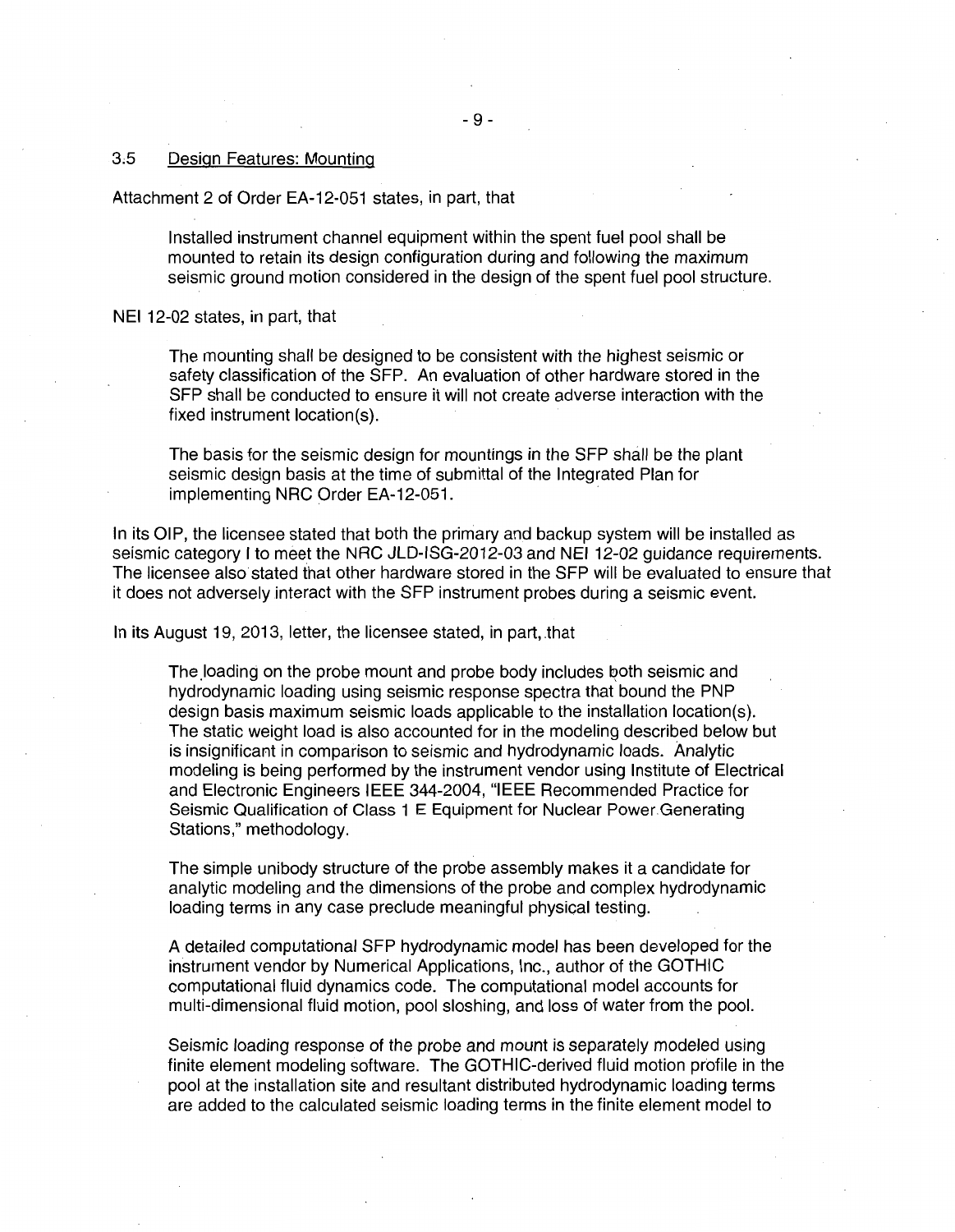provide a conservative estimate of the combined seismic and hydrodynamic loading terms for the probe and probe mount, specific to the chosen installation location for the probe.

The proximal portion of the level probe is designed to be attached near its upper end (refer to Figure 3) to a Seismic Category I mounting bracket configured to suit the requirements of a particular SEP. The bracket may be bolted and/or welded to the SFP deck and/or SFP liner/wall according to the requirements of the particular installation per Seismic Category I requirements.

The NRC staff notes that the proposed application of such seismic design criteria appears to be reasonable and addresses the staff-endorsed NEI 12-02 guidance stating that the channel is to be designed consistent with the highest seismic or safety classification of the SFP. The licensee's proposed plan, with respect to the seismic design of the mounting, appears to be consistent with NEI 12-02, as endorsed by the ISG. The staff plans to verify the results of the licensee's seismic testing and analysis report when it is completed based on the licensee's response to the following RAis.

#### **RAI#2**

**Please provide the analyses verifying the seismic capability of the level probes, the mounting brackets, and the electronics units, and provide the results of the analysis of**  the combined maximum seismic and hydrodynamic forces on the cantilevered portion of **the assembly exposed to the potential sloshing effects. Show that the SFP instrument design configuration will be maintained during and following the maximum seismic ground motion considered in the design of the SFP structure.** 

## **RAI#3**

**For each of the mounting attachments required to attach SFP Level equipment to plant structures, please describe the design inputs, and the methodology that will be used to qualify the structural integrity of the affected structures/equipment.** 

While addressing the potential for adverse interactions of the SFP level instruments with other hardware stored in the SFP the licensee stated within its letter dated August 19, 2013, in part, that

An evaluation of non-special nudear material inventory located in the SFP will be performed during the spent fuel pool instrumentation (SFPI) modification process. Non-special nuclear material access to the SFP is governed by · EN-RE-220, "PWR Control of Miscellaneous Material in the Spent Fuel Pool." This procedure will be used to prevent any instrument interference from non-special nuclear materials.

The NRC staff notes that an evaluation to address the potential for interaction between non-nuclear material inventory located in the SFP and the SFP level instruments will be performed during the SFP instrumentation modification process. The staff has identified this request as: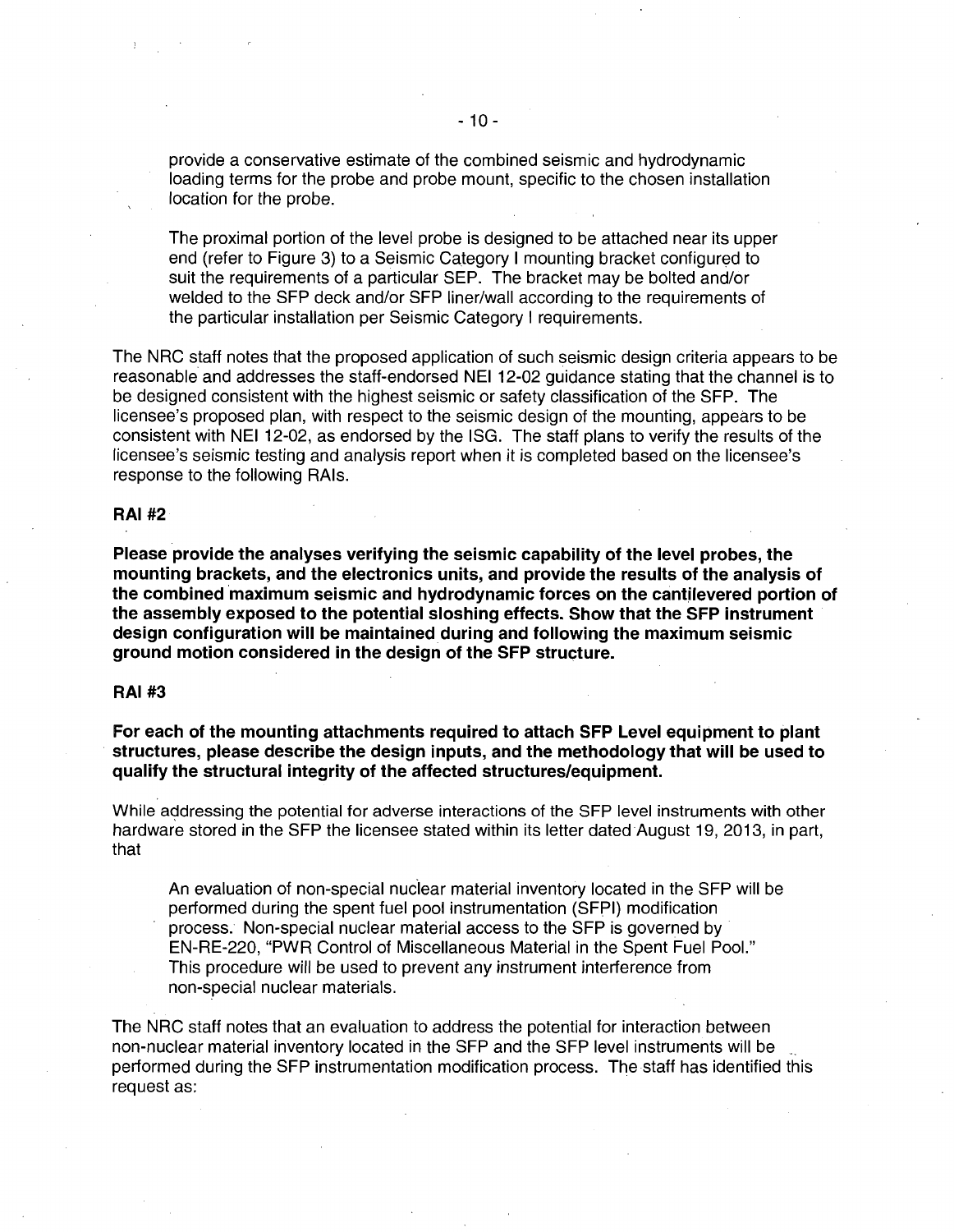## **RAI#4**

# **Please address how other hardware stored in the SFP will not create adverse interaction with the fixed instrument location(s).**

"

(This information was previously requested as RAI-3.d in NRC letter dated July 18, 2013)

# 3.6 Design Features: Qualification

Attachment 2 of Order EA-12-051 states, in part, that

The primary and backup instrument channels shall be reliable at temperature, humidity, and radiation levels consistent with the spent fuel pool water at saturation conditions for an extended period. This reliability shall be established through use of an augmented quality assurance process (e.g. a process similar to that applied to the site fire protection program).

NEI 12-02 states, in part, that

The instrument channel reliability shall be demonstrated via an appropriate combination of design, analyses, operating experience, and/or testing of channel components for the following sets of parameters, as described in the paragraphs below:

- conditions in the area of instrument channel component use for all instrument components,
- effects of shock and vibration on instrument channel· components used during any applicable event for only installed components, and
- seismic effects on instrument channel components used during and following a potential seismic event for only installed components...

The NRC staff assessment of the instrument qualification is discussed in the following subsections below: (3.6.1) Augmented Quality Process, (3.6.2) Post Event Conditions, (3.6.3) Shock and Vibration, and (3.6.4) Seismic Reliability.

#### 3. 6. 1 Augmented Quality Process

Appendix A-1 of the guidance in NEI 12-02 describes a quality assurance process for nonsafety systems and equipment that is not already covered by existing quality assurance requirements. Within the ISG, the NRC staff found the use of this quality assurance process to be an acceptable means of meeting the augmented quality requirements of Order EA-12-051.

In its OIP, the licensee stated, in part, that

Augmented quality requirements will be applied to all components in the instrumentation channels for: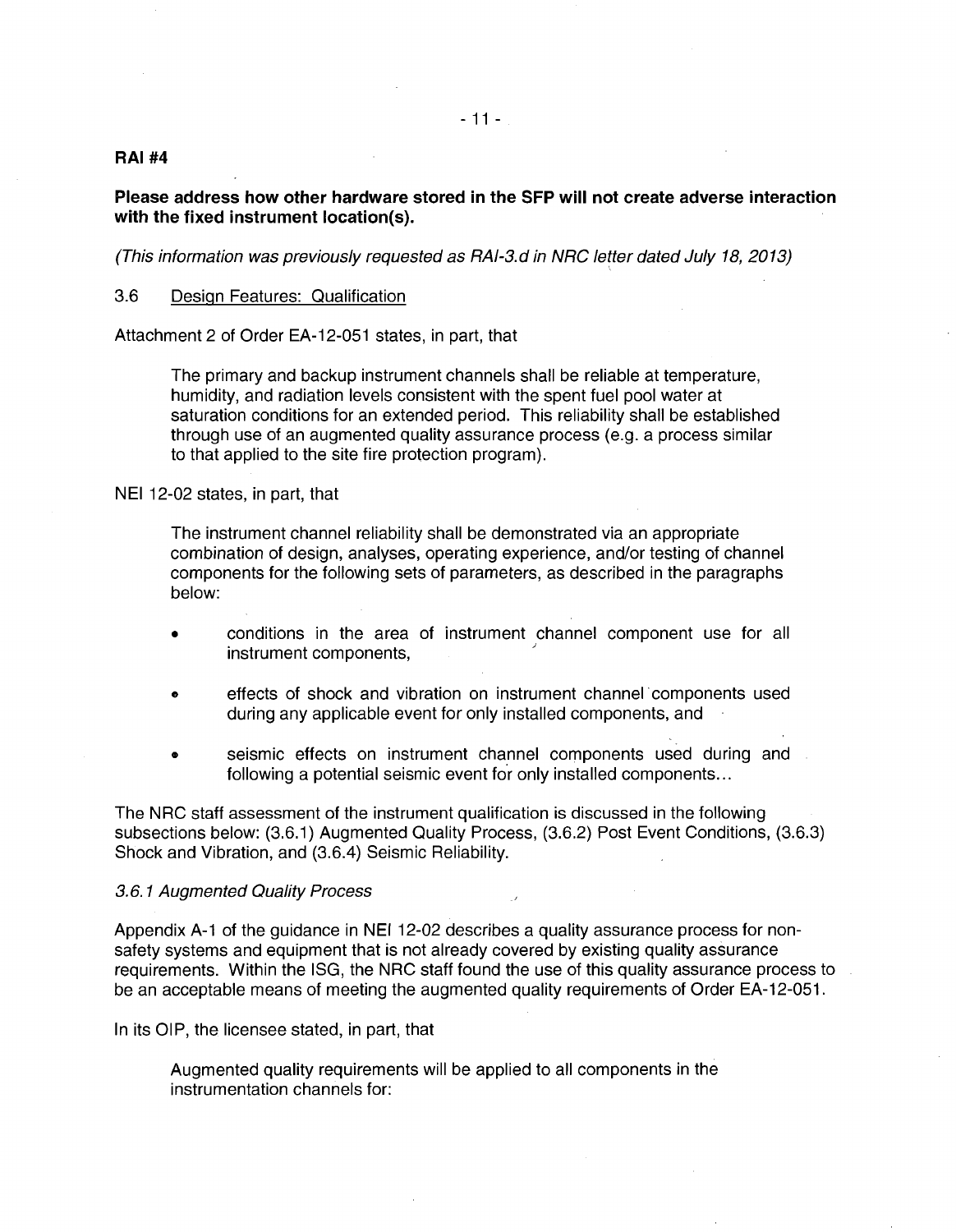- design control
- procurement document control
- instructions, procedures, and drawings
- control of purchased material, equipment, and services
- inspection, testing, and test control
- inspections, test, and operating status
- nonconforming items
- corrective actions
- records
- audits

The licensee's proposed augmented quality assurance process appears to be consistent with NEI 12-02, as endorsed by the ISG.

# 3.6.2 Post Event Conditions

NEI 12-02 states, in part, that

The temperature, humidity and radiation levels consistent with conditions in the vicinity of the [SFP] and the area of use considering normal operational, event and post-event conditions for no fewer than seven days post-event or until offsite resources can be deployed by the mitigating strategies resulting from Order EA-12-049 should be considered. Examples of post-event (beyond-designbasis) conditions to be considered are:

- radiological conditions for a normal refueling quantity of freshly discharged (1 00 hours) fuel with the SFP water level 3 as described in this order,
- temperatures of 212 degrees F and 100% relative humidity environment,
- boiling water and/or steam environment
- a concentrated borated water environment, and...

In its OIP, the licensee stated, consistent with NEI 12-02, in part, that

Components in the area of the SFP will be designed for the temperature, humidity, and radiation levels expected during normal, event, and post-event conditions for no fewer than seven days post-event or until off-site resources can be deployed by the mitigating strategies resulting from Order EA-12-049, Order Modifying Licenses With Regard to Requirements for Mitigation for Beyond-Design-Basis External Events. Examples of post event conditions that will be considered are:

• Radiological conditions for a normal refueling quantity of freshly discharged (100 hours) fuel with SFP water level with in 1 foot of the top of the SFP racks (Level 3),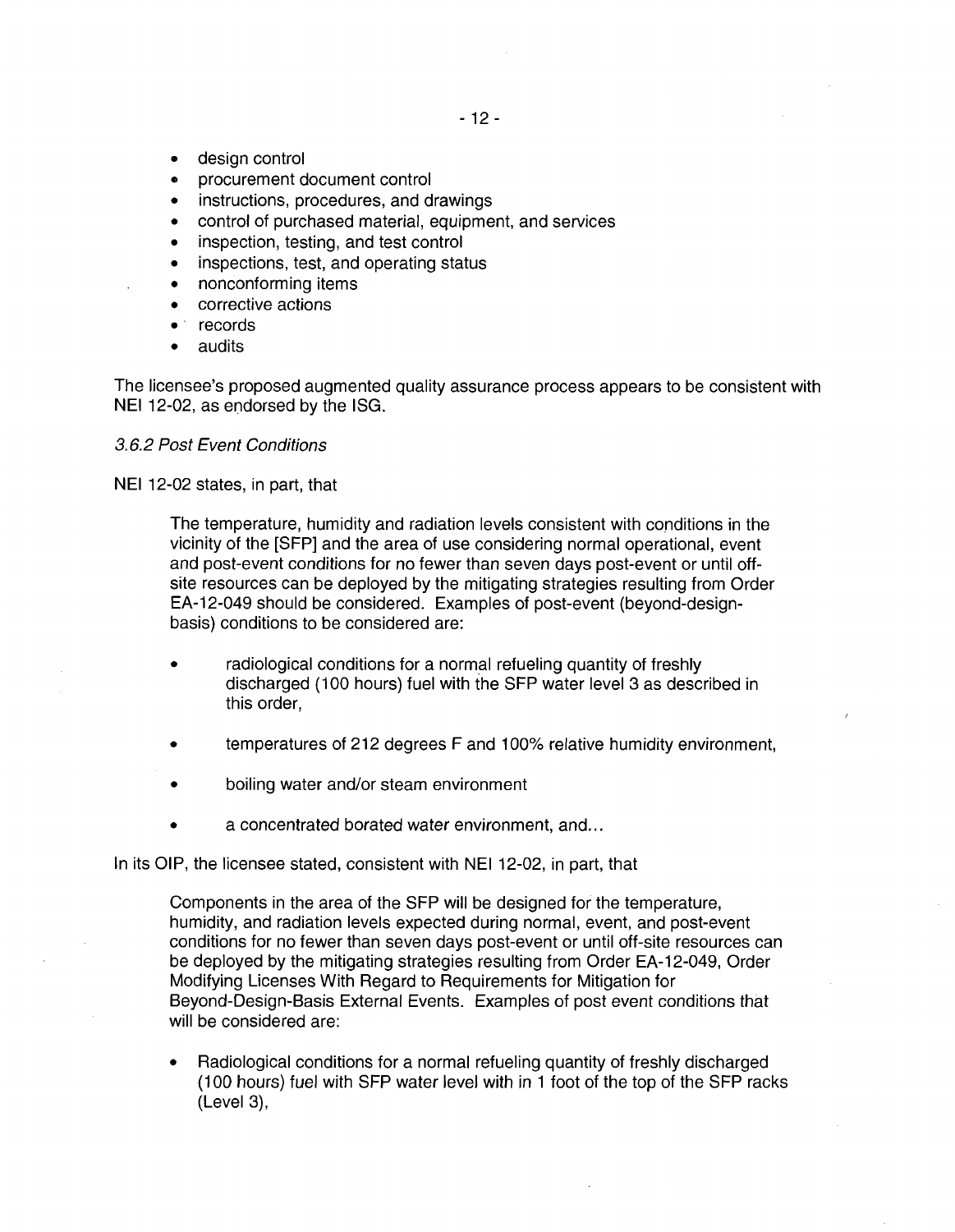- Temperature of 212 degrees F and 100% relative humidity environment,
- Boiling water and steam environment
- Concentrated borated water environment, and ...

Related to radiological conditions, in its OIP the licensee stated, in part, that

Equipment located in the SFP will be qualified to withstand a total accumulated dose of expected lifetime at normal conditions plus accident dose received at post event conditions with SFP water level within 1 foot of the top of the fuel rack seated in the spent fuel pool (Level 3).

The metal probe and cable in the spent fuel pool area are robust components that are not adversely affected by expected radiation, temperature, or humidity. The areas selected for display/processor installation are considered mild environments, such that personnel access is not prohibited by radiation, temperature, or humidity, and are readily accessible by operators during or after a BDBE event.

In its letter dated August 19, 2013, the licensee stated, in part, that

#### Radiation:

Signal processor: The signal processor is installed in a mild environment with radiation levels similar to background radiation, with the acknowledgement that the radiation limit for the signal processor is similar to other commercial-grade complementary-metal oxide--semiconductor (CMOS)-based electronics. Radiation testing is not planned. It should be noted that the instrument performs self-diagnostics before measurements are obtained and the electronics are easily accessible for periodic replacement.

Probe assembly: Materials properties qualification is used.

#### **RAI#S**

**Please provide analysis of the maximum expected radiological conditions (dose rate and total integrated dose) to which the sensor electronics will be exposed. Also, please provide documentation indicating the radiological dosage the electronics for this equipment are capable of withstanding. Please discuss the time period over which the analyzed total integrated dose is evaluated to be applied.**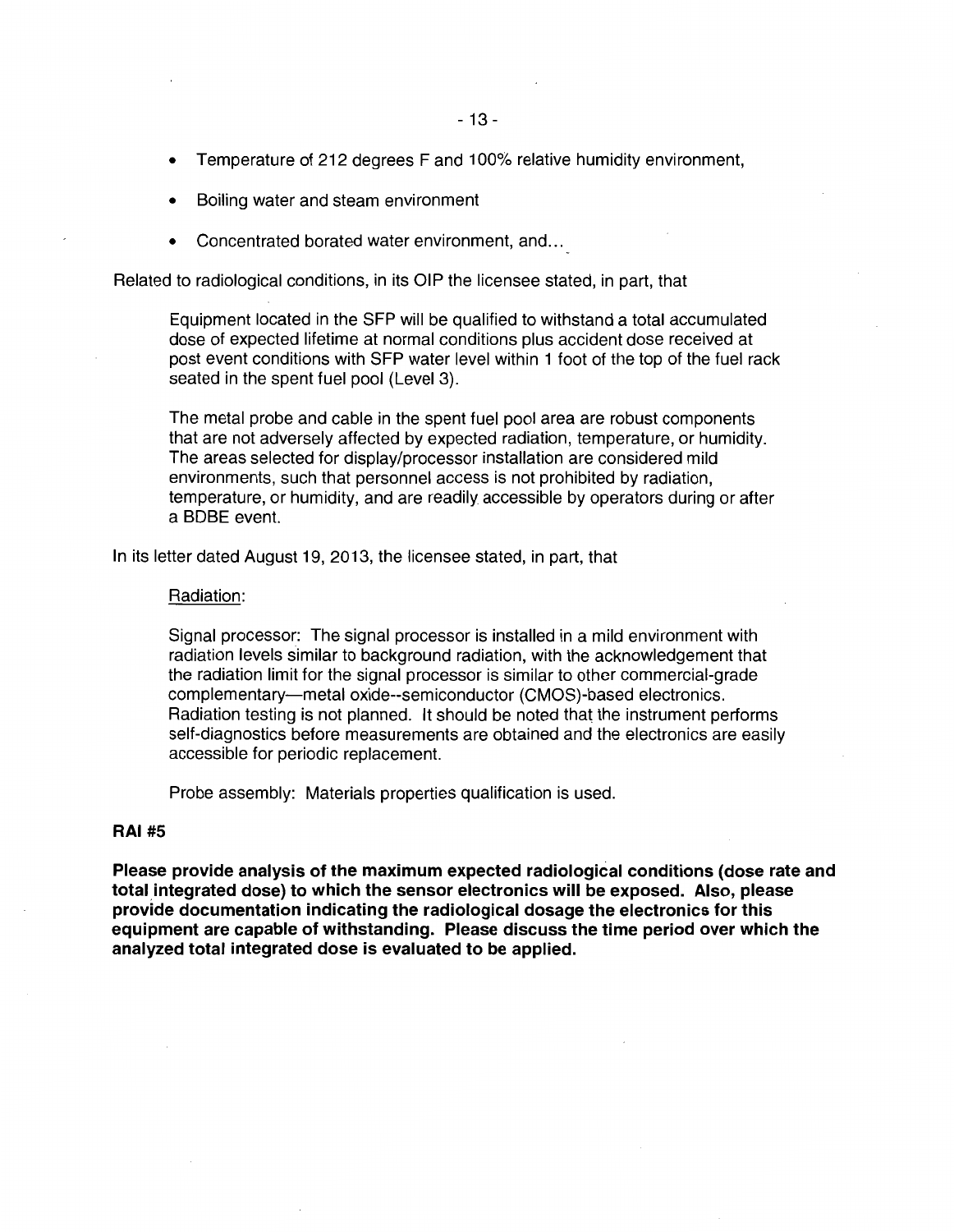While addressing post-event temperature and humidity conditions, in its letter dated August 19, 2013, the licensee stated, in part, that

#### Temperature:.

Signal processor: Designed for mild environment installation. Physical testing in an environmental chamber to demonstrate normal operation at the operating temperatures specified for the instrument.

Probe assembly: Qualification by materials properties and use history of substantially similar probe designs in steam generator applications at significantly higher temperatures and pressures and saturated steam environments.

#### Humidity:

Signal processor: Designed for mild environment installation. Physical testing in an environmental chamber to demonstrate normal operation at the operating humidity specified for the instrument.

Probe assembly: Qualification by materials properties and use history as noted above.

The NRC staff notes that information related to the qualification and test program to confirm the reliability of the permanently installed equipment during and following BOB events are not available for review. The staff has identified these requests as:

# **RAI#6**

**Please provide information indicating the maximum expected ambient temperature in the room in which the sensor electronics will be located under BOB conditions with no ac power available to run Heating Ventilation and Air Conditioning (HVAC) systems, and whether the sensor electronics are capable of continuously performing required**  functions under this expected temperature condition.

## **RAI#7**

**Please provide information indicating the maximum expected relative humidity in the room in which the sensor electronics will be located under BOB conditions, with no ac power available to run HVAC systems, and whether the sensor electronics are capable of continuously performing required functions under this expected humidity condition.** 

#### 3.6.3 Shock and Vibration

NEI 12-02 states, in part, that

Applicable components of the instrument channels are rated by the manufacturer (or otherwise tested) for shock and vibration at levels commensurate with those of postulated design basis event conditions in the area of instrument channel component use using one or more of the following methods: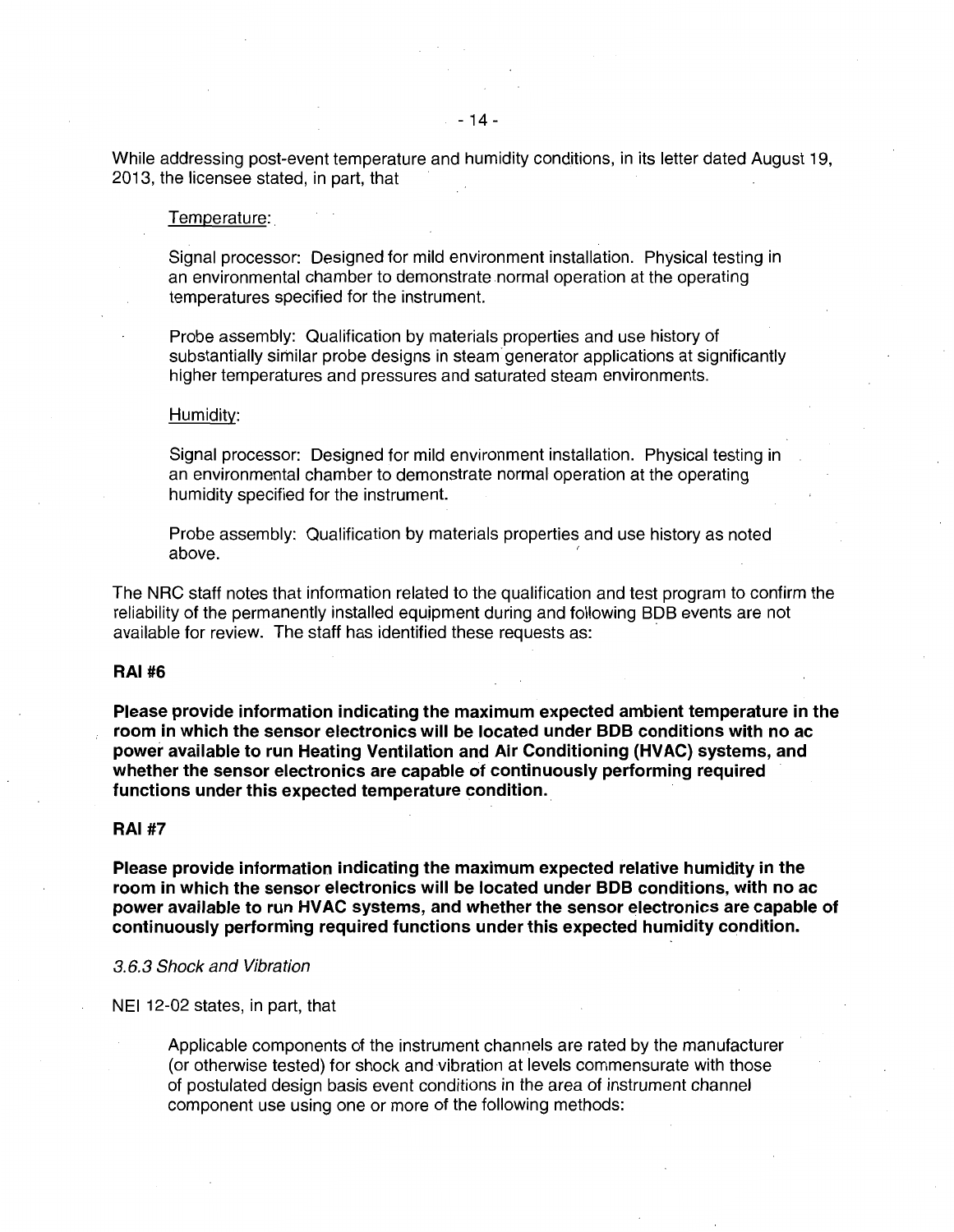- instrument channel components use known operating principles, are supplied by manufacturers with commercial quality programs (such as IS09001) with shock and vibration requirements included in the purchase specification and/or instrument design, and commercial design and testing for operation in environments where significant shock and vibration loadings are common, such as for portable hand-held devices or transportation applications;
- substantial history of operational reliability in environments with significant shock and vibration loading, such as transportation applications, or
- use of component inherently resistant to shock and vibration loadings or are seismically reliable such as cables.

In its OIP, the licensee stated that components of the instrument channels would be qualified for shock and vibration using the methods identified in NEI 12-02.

In its letter dated August 19, 2013, the licensee stated, in part, that

Shock:

Signal processor: Physical testing to commercial and/or military standards using shake-table and drop testing.

Probe assembly: Finite element analysis in conjunction with seismic modeling described above.

Vibration:

Signal processor: Physical testing to applicable commercial and/or military standards using shake-table and drop testing.

Probe assembly: The probe assembly and bracket together form a simple static unibody structure with intrinsic vibration resistance that is additionally subject to substantial damping due to the surrounding water medium. This is planned to be modeled using finite element modeling in conjunction with seismic modeling described above.

The NRC staff has concerns with the licensee's lack of information regarding qualification of the SFP level instruments for shock and vibration. The staff has identified these requests as:

# **RAJ #8**

**Please provide a description of the specific method or combination of methods that will be used to demonstrate the reliability of the permanently installed equipment under BOB shock and vibration conditions. Identify the specific commercial and/or. military standards that will be used to establish the testing requirements, and the specific acceleration levels and frequencies that will be simulated.**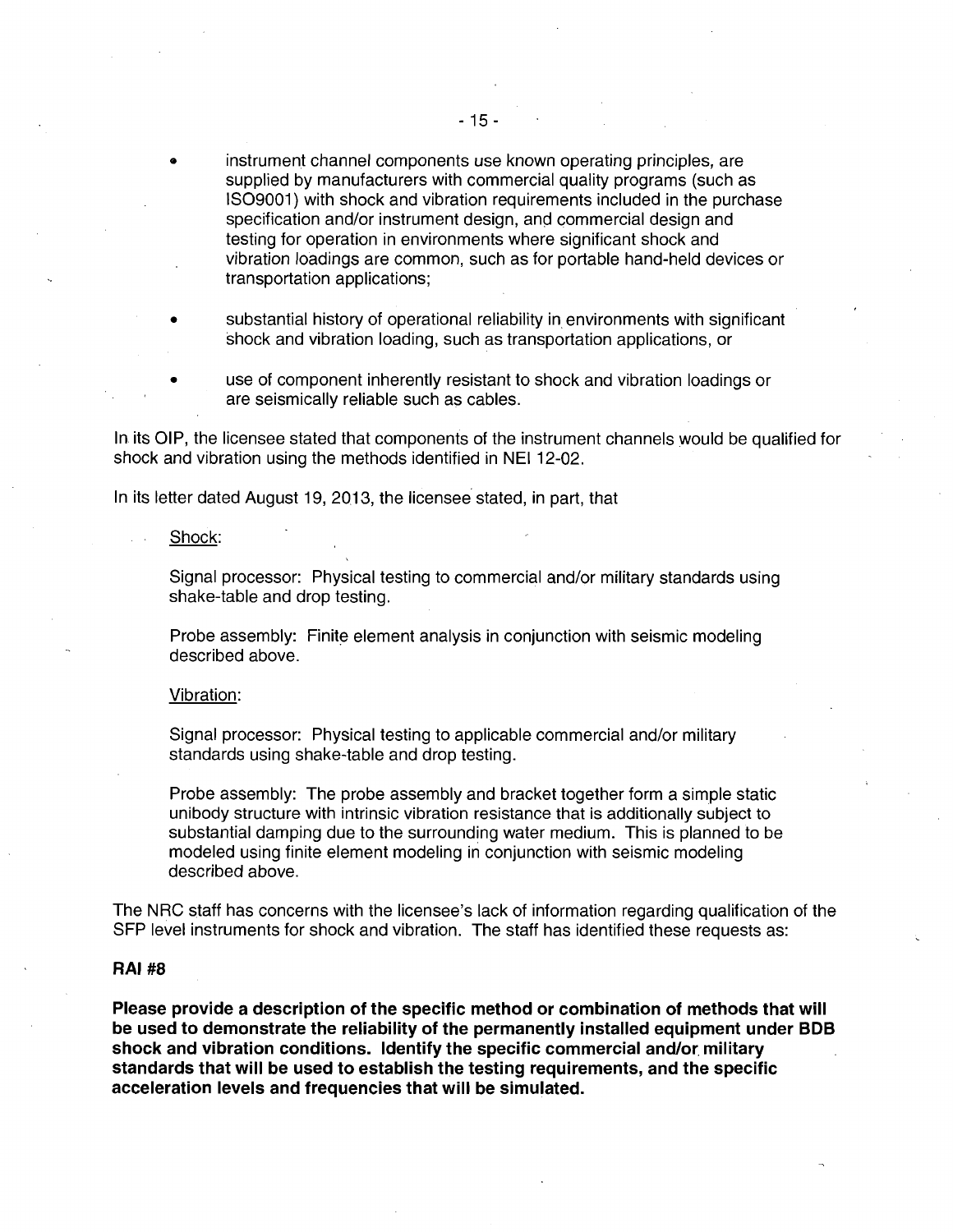# **RAI #9**

**For RAI #8 above, please provide the results for the selected methods, tests and analyses used to demonstrate the qualification and reliability of the installed equipment in accordance with the Order requirements.** 

## 3.6.4 Seismic Reliability

The ISG recommends the use of Sections 7, 8, 9, and 10 of IEEE 344-2004 for seismic qualification of the SFP level instrumentation.

In its OIP, the licensee stated, in part, that

For seismic effects on instrument channel components used after a potential seismic event for only installed components (with the exception of replaceable batteries and chargers), the following measures will be used to verify that the design and installation is adequate:

- Components will be rated by the manufacturer (or otherwise tested) for seismic effects at levels commensurate with those of postulated design basis event conditions in the area of instrument channel component. ..
- Augmented quality requirements will be applied to all components in the instrument channels...

In its letter dated August 19, 2013, the licensee stated, in part, that

Signal processor (electronics): Triaxial shake-table testing is planned to be performed by the vendor to envelope Seismic Category I safe shutdown earthquake (SSE) conditions or PNP design basis maximum seismic loads (relative to the location where the equipment is mounted) using IEEE 344-2004 methodology.

Probe assembly (level sensor): Seismic and hydrodynamic finite element analysis is performed by the vendor using relevant IEEE 344-2004 methodology (using enveloping Seismic Category I SSE conditions or PNP design basis maximum seismic loads relative to the location where the equipment is mounted), as described in the RAI-4.a response above.

With respect to the probe assembly, combined seismic and hydrodynamic analysis will be used to demonstrate that the probe waveguide's geometric dimensions do not change significantly as a result of the seismic conditions. In the absence of alteration to the geometric configuration of the probe waveguide there is no mechanism for seismic excitation of the probe assembly to alter system accuracy.

The accuracy of system electronics will be demonstrated following seismic excitation as part of the seismic testing protocol.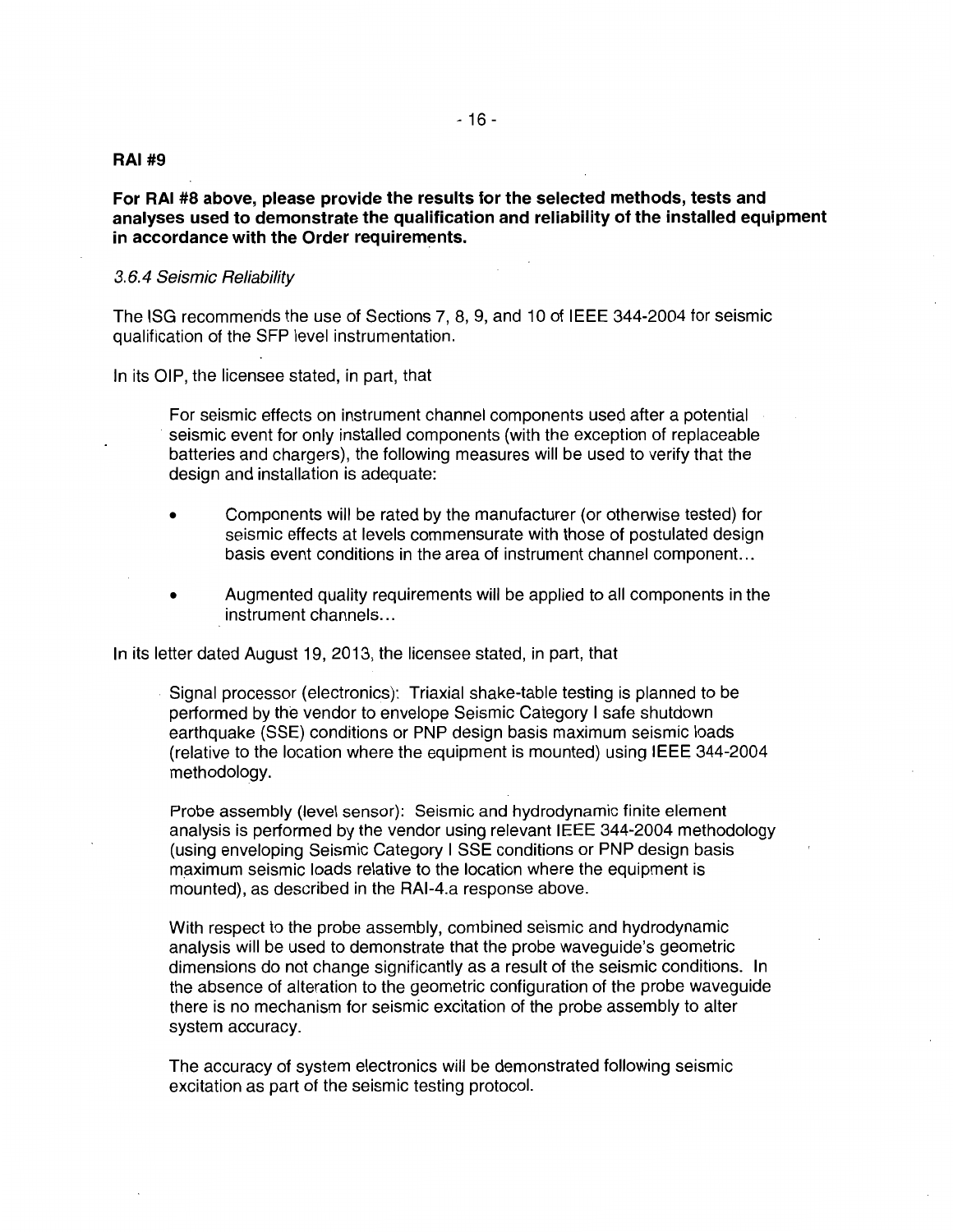The NRC staff notes the licensee will demonstrate the reliability of the seismic design and installation in accordance with NEI 12-02, as endorsed by the ISG. The licensee's planned approach with respect to the seismic reliability of the instrumentation appears to be consistent NEI 12-02, as endorsed by the ISG. However, the staff plans to verify the results of the licensee's seismic testing and analysis when it is completed. The staff has identified this request as:

# **RAI #10**

**Please provide an evaluation of the vendor analysis and seismic testing results and show that the instrument performance reliability, following exposure to simulated seismic conditions representative of the environment anticipated for the SFP structures at Palisades, has been adequately demonstrated.** 

3.6.5 Qualification Evaluation Summary

Upon acceptable resolution of the RAis in Section 3.6, the NRC staff will be able to make a conclusion regarding the instrument qualification.

# 3.7 Design Features: Independence

Attachment 2 of Order EA-12-051 states, in part, that

The primary instrument channel shall be independent of the backup instrument channel.

NEI 12-02 states, in part, that

Independence of permanently installed instrumentation, and primary and backup channels, is obtained by physical and power separation commensurate with the hazard and electrical isolation needs. If plant AC or DC power sources are used then the power sources shall be from different buses and preferably different divisions/channels depending on available sources of power.

In its OIP, the licensee stated that the primary instrument channel would be independent of the backup instrument channel. The licensee stated that independence would be obtained by physical separation of components between channels and the use of normal power supplied from separate 480V buses.

In its letter dated August 19, 2013, the licensee stated, in part, that

The primary instrument (Channel A) will be along the north wall at the west end of the SFP and the backup instrument (Channel B) will be along the south wall at the east end. Locating the new instruments across the pool from each other takes advantage of the distance between the probes for missile and debris protection.

The conceptual design provides two level instruments in the SFP with cabling routed to two display/processors, one of which will be mounted in existing panels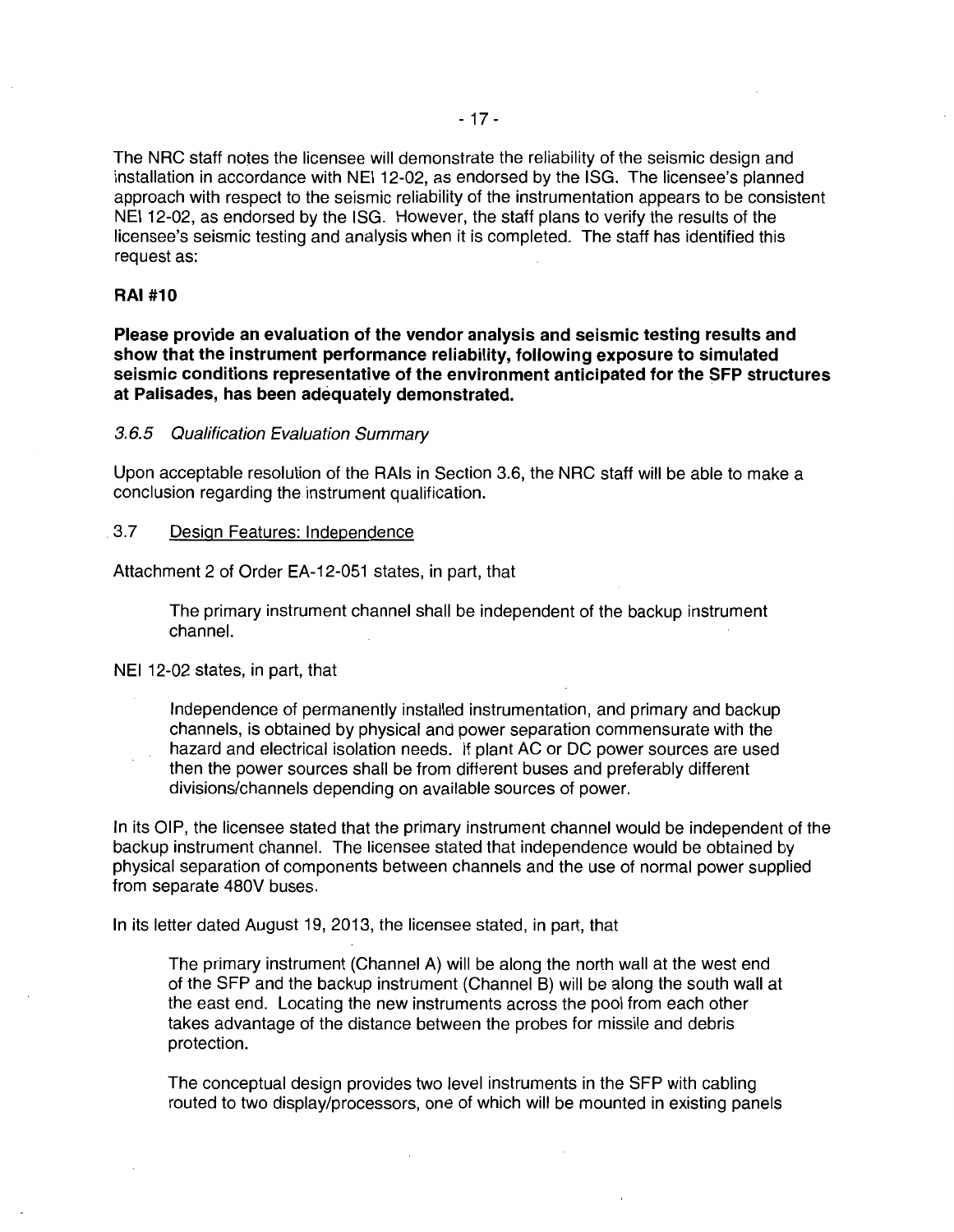in the Control Room, with the other mounted in the Radwaste Control Panel Room Cabinet C1 04 at the 590' elevation. Power for each channel is provided from independent 120VAC, 60 Hz power sources. Backup power is provided by a battery capable of providing continuous display operation for at least three days. The battery will be provided with the display/processor. The design prevents failure of a single channel from causing the alternate channel to fail.

The design provides two identical non-safety related wide-range level instruments which feed two independent channels of non-safety cable and indicators to provide a highly reliable remote display of SFP water level. Physical separation of the two channels will be accomplished by separately routing cable and conduit as much as practical. The use of raceways (i.e., conduit or covered trays where appropriate for existing hazards) will provide additional protection from damage due to debris during a BDB event.

The NRC staff notes that the licensee's proposed independence and physical and power separation appears to be consistent with NEI 12-02, as endorsed by the ISG. This proposed arrangement would not affect the operation of the independent channel under BOB event conditions, and the electrical functional performance of each level measurement channel would be considered independent of the other channel. However, the NRC staff plans to review the final electrical power supply design information to complete its review. The NRC staff has identified this request as:

#### **RAI #11**

**Please provide the NRC staff with the final configuration of the power supply source for each channel so the staff may conclude the two channels are independent from a power supply assignment perspective.** 

#### 3.8 Design Features: Power Supplies

Attachment 2 of Order EA-12-051 , states in part, that

Permanently installed instrumentation channels shall each be powered by a separate power supply. Permanently installed and portable instrumentation channels shall provide for power connections from sources independent of the plant ac and de power distribution systems, such as portable generators or replaceable batteries. Onsite generators used as an alternate power source and replaceable batteries used for instrument channel power shall have sufficient capacity to maintain the level indication function until offsite resource availability is reasonably assured.

#### NEI 12-02 states, in part, that

The normal electrical power supply for each channel shall be provided by different sources such that the loss of one of the channels primary power supply will not result in a loss of power supply function to both channels of SFP level instrumentation.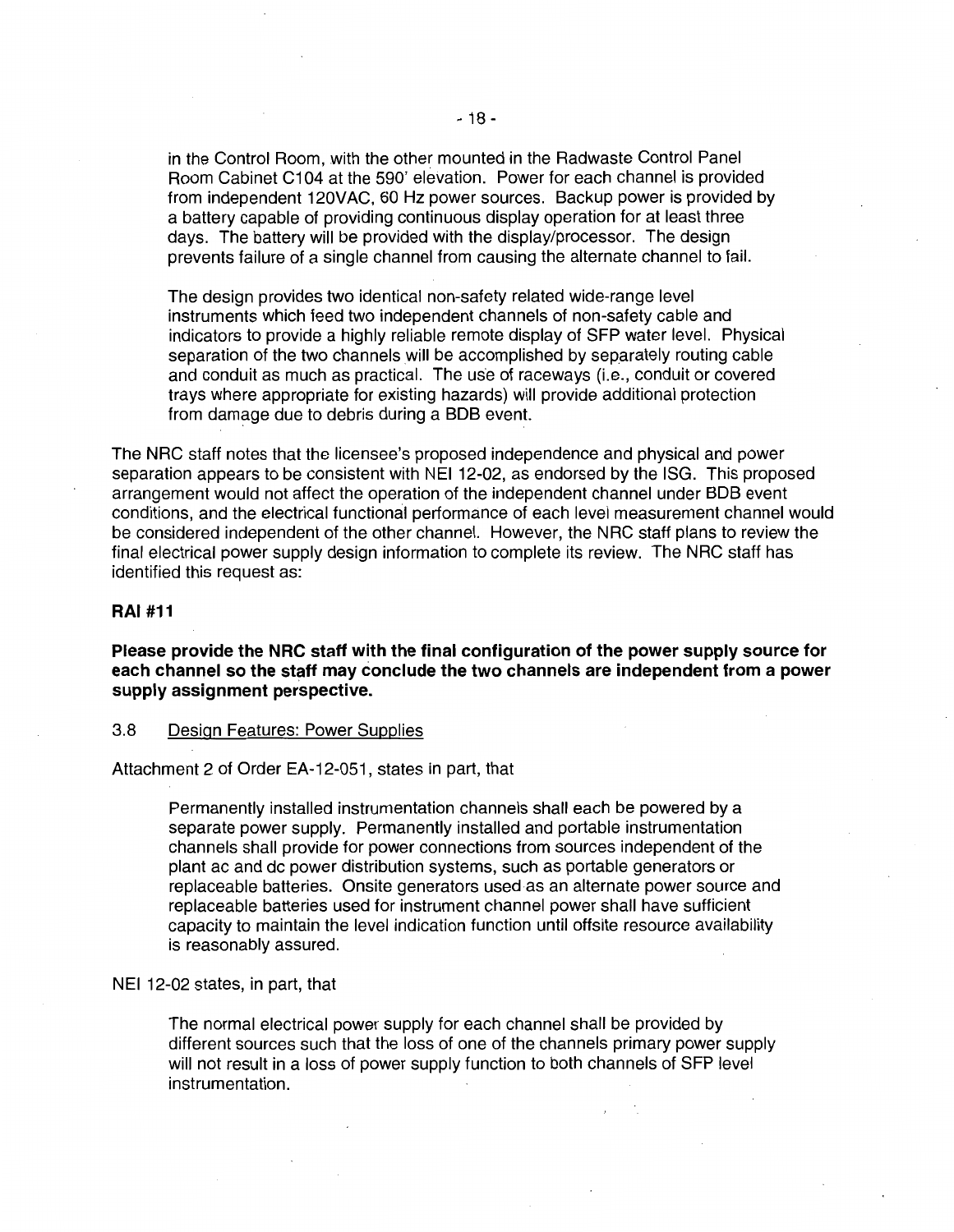All channels of SFP level instrumentation shall provide the capability of connecting the channel to a source of power (e.g., portable generators or replaceable batteries) independent of the normal plant AC and DC power systems. For fixed channels this alternate capability shall include the ability to isolate the installed channel from its normal power supply or supplies. The portable power sources for the portable and installed channels shall be stored at separate locations, consistent with the reasonable protection requirements associated with NEI 12-06 (Order EA-12-049). The portable generator or replaceable batteries should be accessible and have sufficient capacity to support reliable instrument channel operation until off-site resources can be deployed by the mitigating strategies resulting from Order EA-12-049.

If adequate power supply for either an installed or portable level instrument credits intermittent operation, then the provisions shall be made for quickly and reliably taking the channel out of service and restoring it to service. For example, a switch on the power supply to the channel is adequate provided the power can be periodically interrupted without significantly affecting the accuracy and reliability of the instrument reading. Continuous indication of SFP level is acceptable only if the power for such indication is demonstrably adequate for the time duration specified in section 3.1[.]

In its OIP, the licensee stated, in part, that

The power supplies for the instrument channels are shown on Attachment 2 and arranged as follows:

- Each instrument channel is normally powered from 120VAC 60Hz plant power to support continuous monitoring of SFP level. The primary channel receives power from a different 480V bus than the backup channel. Therefore, loss of any one 480V bus does not result in loss of normal 120VAC power for both instrument channels.
- On loss of normal 120VAC power, each channel's UPS automatically transfers to a dedicated backup battery. If normal power is restored, the channel will automatically transfers back to the normal AC power.
- The backup batteries are maintained in a charged state by commercial-grade uninterruptible power supplies. The batteries are sized to be capable of supporting intermittent monitoring for a minimum of 3 days of operation. This provides adequate time to allow the batteries to be replaced or until off-site resources can be deployed by the mitigating strategies resulting from Order EA-12-049 Revision 0.
- An external connection permits powering the system from any portable DC source.
- Instrument accuracy and performance are not affected by restoration of power or restarting the processor.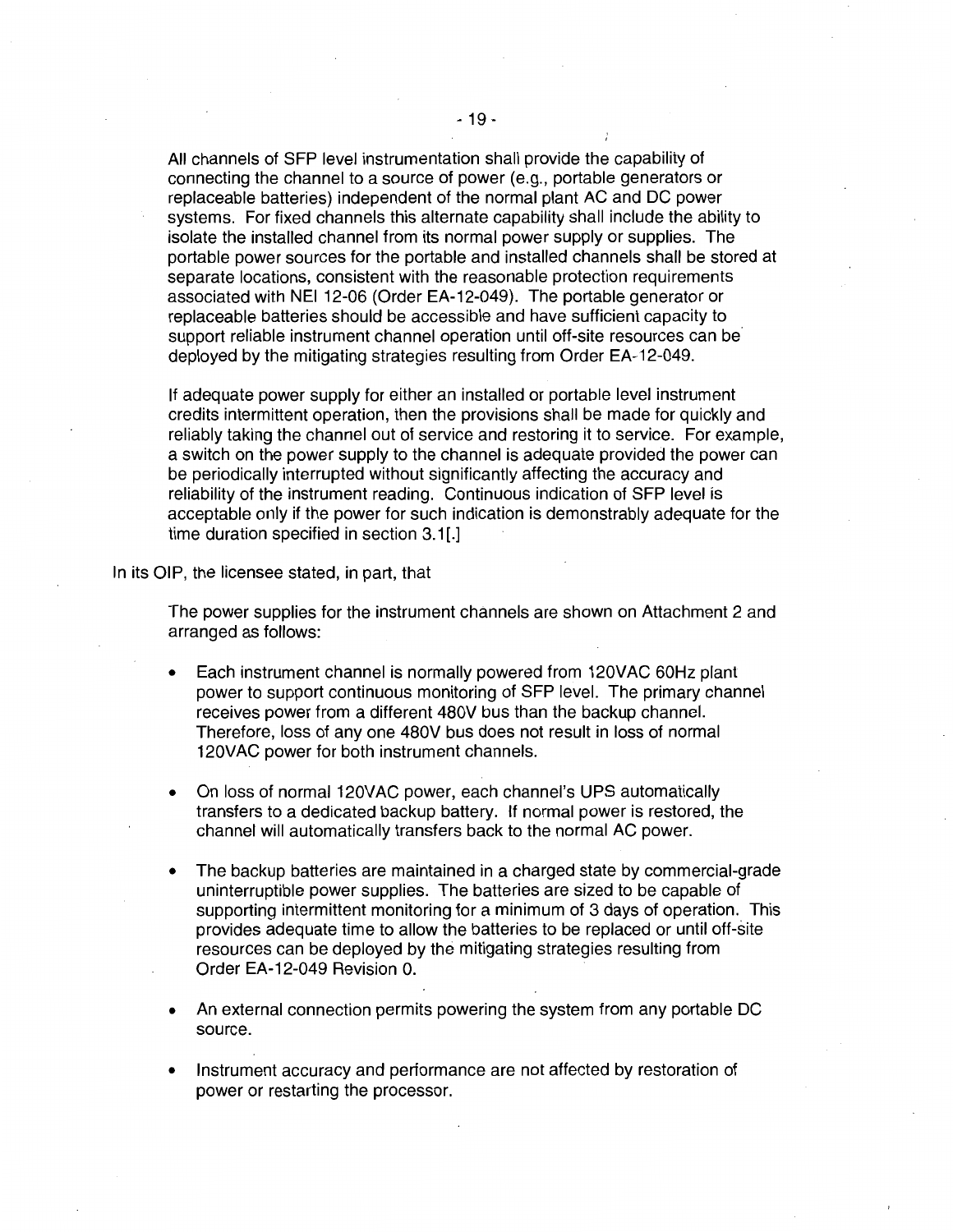Additionally, in its OIP, the licensee stated that instrument power is derived from the display/processors, and that the backup batteries and associated UPS are located at the processor, seismically mounted, and qualified for the expected environment.

In its August 19, 2013 letter, the licensee stated, in part, that

Each display/processor will have a battery installed adjacent to the display enclosure which is capable of providing power for at least three days ...

The sample rate estimates have been developed by the vendor using conservative instrument power requirements and measured battery capacity with draw-downs during and following exposure of the batteries to their maximum operating, temperature for up to seven days. The instrument configuration is planned to be established for an automated sample rate when under battery power consistent with seven days continuous operation. Permanent installed battery capacity for seven days continuous operation is planned consistent with NEI 12-02 duration without reliance on or crediting of potentially more rapid FLEX Program power restoration. Batteries are readily replaceable via spare stock without the need for recalibration to maintain accuracy of the instrument. These measures ensure adequate power capacity and margin.

The NRC staff notes the proposed power supply design and criteria for sizing of the battery appear to be consistent with NEI 12-02, as endorsed by the ISG. However, the staff plans to verify the final configuration of the electrical design and the results of the licensee's calculation for required duty cycle given the final design load of the instrument channel for its installed configuration. The staff has identified this request as:

## **RAI #12**

**Please provide the results of the calculation depicting the battery backup duty cycle requirements demonstrating battery capacity is sufficient to maintain the level indication function until offsite resource availability is reasonably assured.** 

3.9 Design Features: Accuracy

Attachment 2 of Order EA-12-051 states, in part, that

The instrument channels shall maintain their designed accuracy following a power interruption or change in power source without recalibration.

NEI 12-02 states, in part, that

Accuracy should consider operations while under SFP BOB conditions, e.g., saturated water, steam environment, or concentrated borated water. Additionally, instrument accuracy should be sufficient to allow trained personnel to determine when the actual level exceeds the specified lower level of each indicating range (levels 1, 2 and 3) without conflicting or ambiguous indication.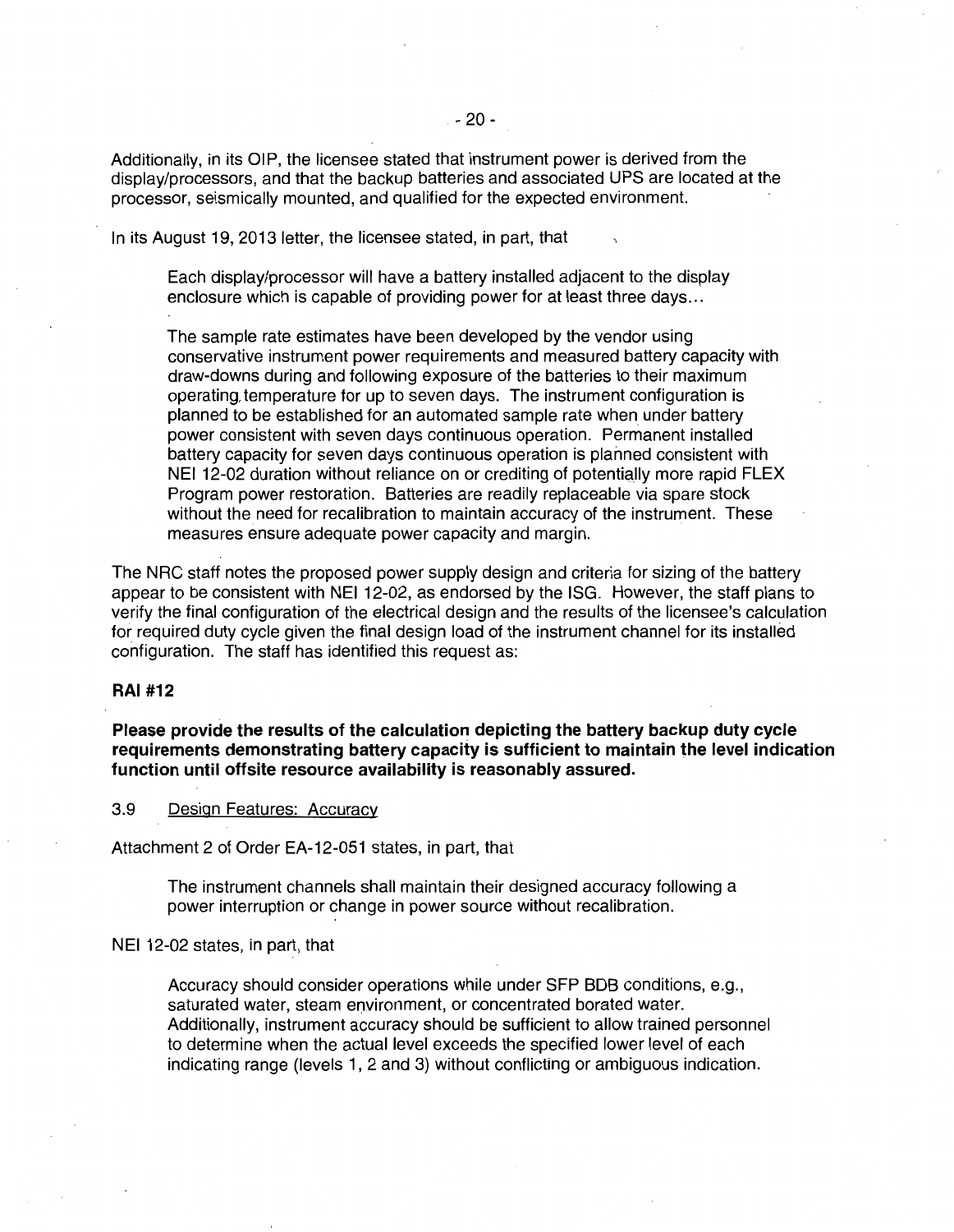In its OIP, the licensee stated, in part, that

Accuracy and indication features are as follows:

- Accuracy: The absolute system accuracy is better than  $\pm$  3 inches. This accuracy is applicable for normal conditions and the temperature, humidity, chemistry, and radiation levels expected for BDBE event conditions.
- Trending: The display trends and retains data when powered from either normal or backup power.
- Restoration after Loss of Power: The system automatically swaps to available power (backup battery power or external DC source) when normal power is lost. Neither the source of power nor system restoration impact accuracy. Previously collected data is retained.
- Diagnostics: The system performs and displays the results of real-time information related to the integrity of the cable, probe, and instrument channel.

The above features ensure that trained personnel can easily determine when SFP level falls below each regulatory level (levels 1, 2, and 3) without conflicting or ambiguous indication.

In its letter dated August 19, 2013, the licensee stated, in part, that

The instrument channel level accuracy will be specified as  $\pm$  3.0 inches for all expected conditions. The expected instrument channel accuracy performance would be approximately  $\pm 1$  % of span (based on the sensitive range of the detector).

In general relative to normal operating conditions, any applicable calibration procedure tolerances (or acceptance criterion) are planned to be established based on manufacturer's stated/recommended reference accuracy (or design accuracy). The methodology used is planned to be captured in plant procedures and/or programs.

The NRC staff notes the estimated instrument channel design accuracies and methodology appear to be sufficient to maintain the instrument channels to within their designed accuracies before significant drift can occur. The NRC staff plans to verify that the licensee's proposed instrument performance is consistent with these estimated accuracy values. Further, the NRC staff plans to verify that the channels will retain these accuracy performance values following a loss of power and subsequent restoration of power. The staff has identified these requests as:

# **RAI #13**

Please provide an analysis verifying the proposed instrument performance is consistent **with these estimated accuracy normal and BOB values. Please demonstrate the**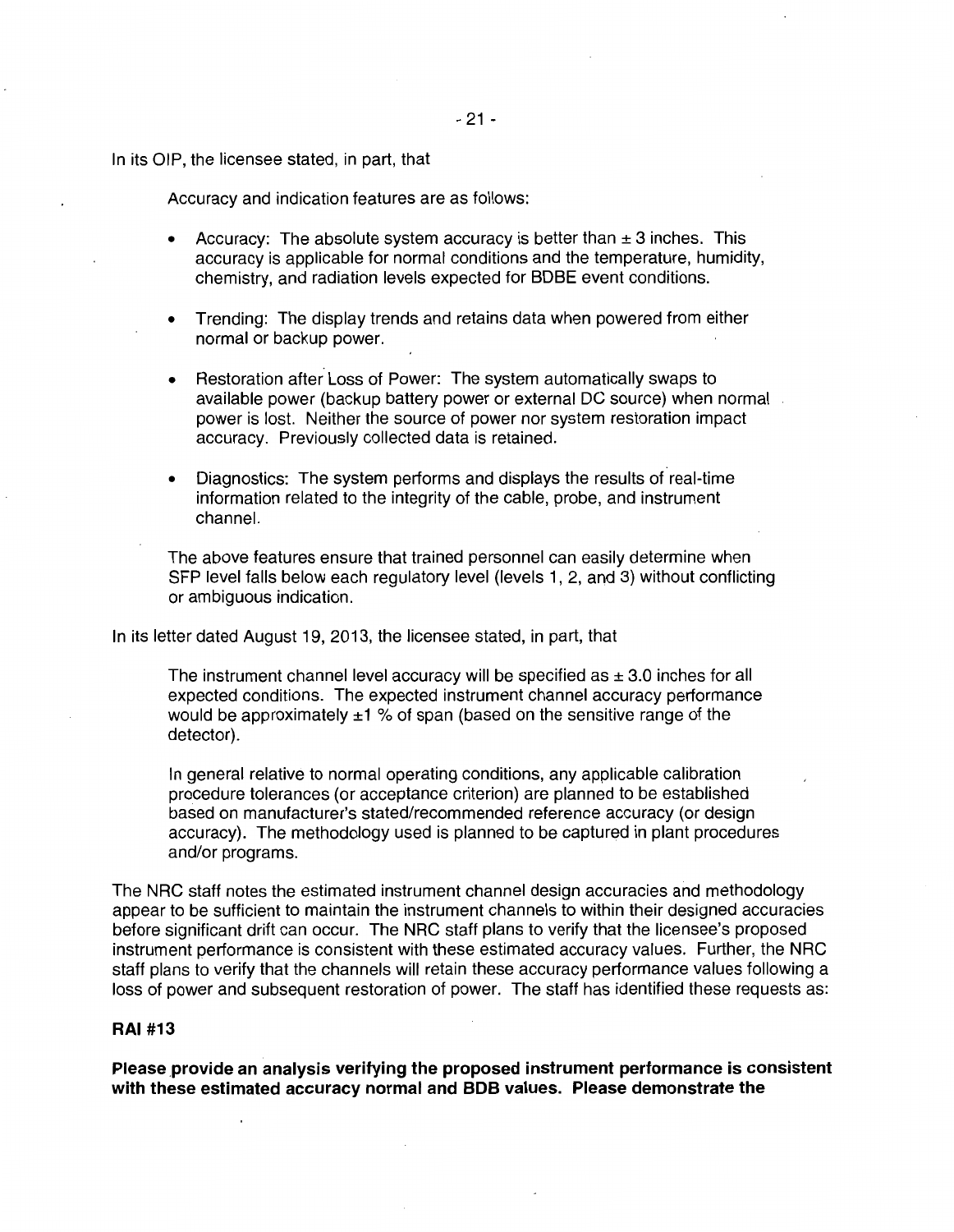**channels will retain these accuracy performance values following a Joss of power and subsequent restoration of power.** 

#### **RAJ #14**

**Please provide a description of the methodology that will be used for determining the maximum allowed deviation from the instrument channel design accuracy to be employed under normal operating conditions as an acceptance criterion for a calibration procedure to alert operators and technicians of the need for adjustment to within normal design accuracy.** 

(This information was previously requested as RAI-7.b in NRC email dated July 18, 2013)

#### 3.10 Design Features: Testing

Attachment 2 of Order EA-12-051 states, in part, that

The instrument channel design shall provide for routine testing and calibration.

NEI 12-02 states, in part, that

Static or non-active installed (fixed) sensors can be used and should be designed such that testing and/or calibration can be performed in-situ. For microprocessor based channels the instrument channel design shall be capable of testing while mounted in the pool.

In its OIP, the licensee stated that the display/processor performs automatic in-situ calibration and automatically monitors for cable, connector, and probe faults using time domain reflectometry (TOR) technology. The licensee also stated that channel degradation due to age or corrosion is not expected but can be identified by monitoring trends.

In its letter dated August 19, 2013, the licensee stated, in part, that

The level instrument automatically monitors the integrity of its level measurement system using in-situ capability. Deviation of measured test parameters from manufactured or as-installed configuration beyond a configurable threshold prompts operator intervention.

Periodic calibration checks of the signal processor electronics to extrinsic National Institute of Standards and Technology (NIST)-traceable standards can be achieved through the use of standard measurement and test equipment.

The probe itself is a perforated tubular coaxial waveguide with defined geometry and is not calibrated. It is planned to be periodically inspected electromagnetically using Time-Domain Reflectometry (TOR) at the probe hardline cable connector to demonstrate that the probe assembly meets manufactured specification and visually to demonstrate that there has been no mechanical deformation or fouling.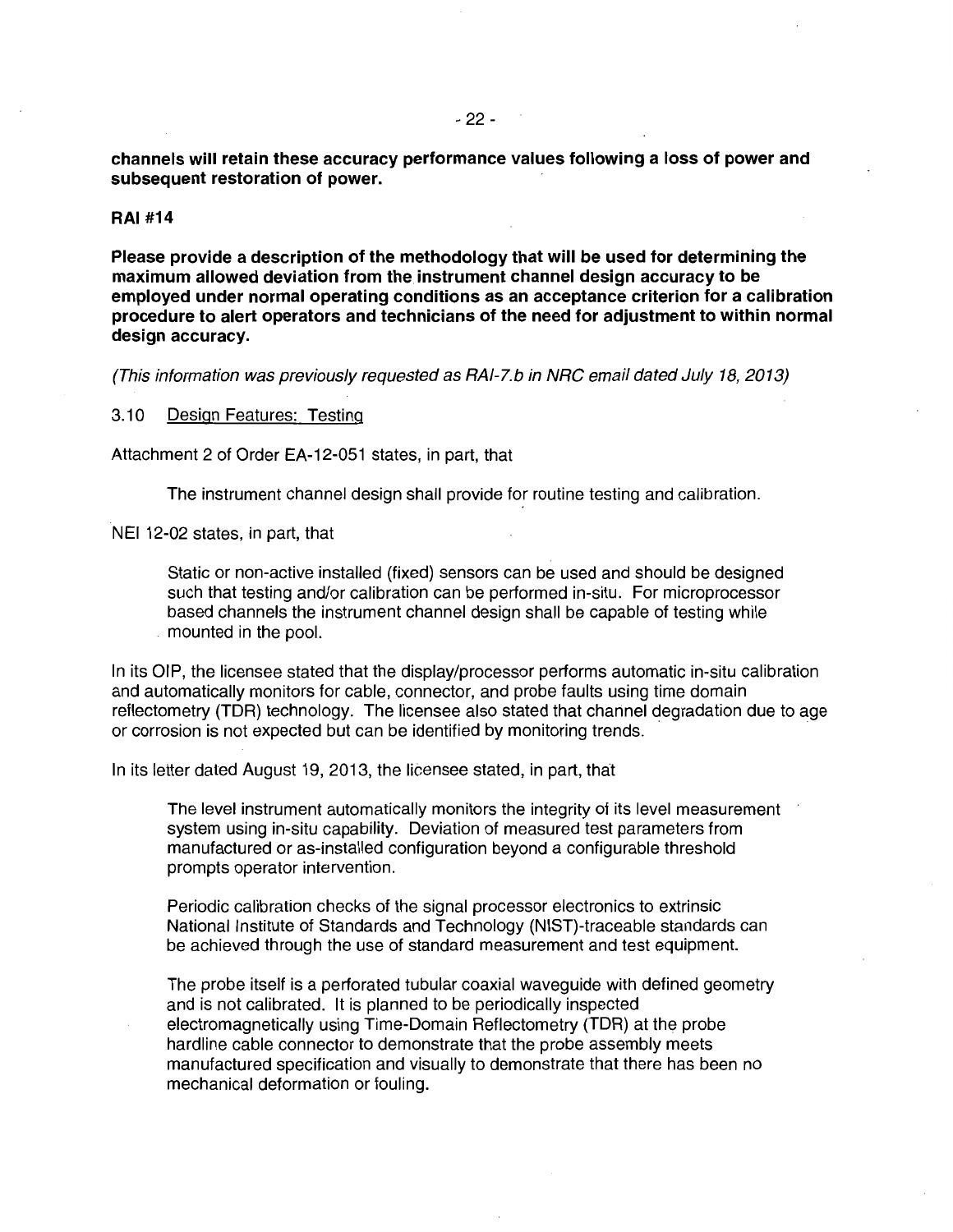Each instrument electronically logs a record of measurement values over time in non-volatile memory that is compared to demonstrate constancy, including any changes in pool level, such as that associated with the normal evaporative loss/refilling cycle. The channel level measurements can be directly compared to each other (i.e., regular cross-channel comparisons). Direct measurements of SFP level may be used for diagnostic purposes if cross-channel comparisons are anomalous.

The NRC staff notes the results of the comparison between the SFP level instrument channels can be compared to acceptance criteria described in Section 3.9 above to determine if recalibration or troubleshooting is needed. However, the NRC staff has concerns with the lack of information regarding the feasibility of the licensee's process for in-situ calibration to ensure that the design accuracy will be maintained. The staff has identified this request as:

# **RAI #15**

**Please provide a description of the in-situ calibration process at the SFP location that**  will result in the channel calibration being maintained at its design accuracy.

3.11 Design Features: Display

Attachment 2 of Order EA-12-051 states, in part, that

Trained personnel shall be able to monitor the spent fuel pool water level from the control room, alternate shutdown panel, or other appropriate and accessible location. The display shall provide on-demand or continuous indication of spent fuel pool water level.

NEI 12-02 states, in part, that

The intent of this guidance is to ensure that information on SFP level is reasonably available to the plant staff and decision makers. Ideally there will be an indication from at least one channel of instrumentation in the control room. While it is generally recognized (as demonstrated by the events at Fukushima Daiichi) that SFP level will not change rapidly during a loss of spent fuel pool cooling scenario, more rapid SFP drain down cannot be entirely discounted. Therefore, the fact that plant personnel are able to determine the SFP level will satisfy this requirement, provided the personnel are available and trained in the use of the SFP level instrumentation (see Section 4.1) and that they can accomplish the task when required without unreasonable delay.

SFP level indication from the installed channel shall be displayed in the control room, at the alternate shutdown panel, or another appropriate and accessible location (reference NEI 12-06). An appropriate and accessible location shall have the following characteristics:

• occupied or promptly accessible to the appropriate plant staff giving appropriate consideration to various drain down scenarios,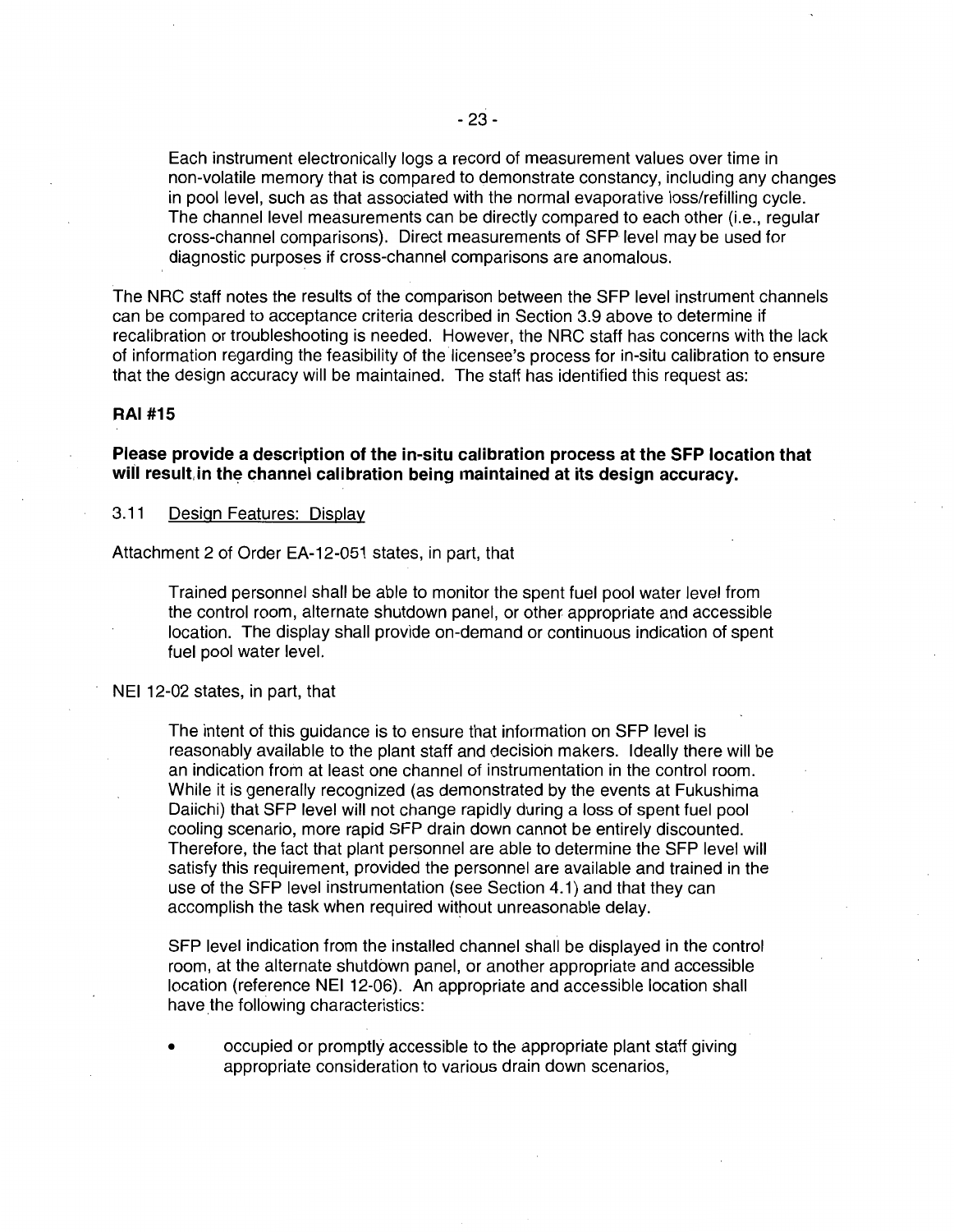- outside of the area surrounding the SFP floor, e.g., an appropriate distance from the radiological sources resulting from an event impacting the SFP,
- inside a structure providing protection against adverse weather, and
- outside of any very high radiation areas or LOCKED HIGH RAD AREA during normal operation.

If multiple display locations beyond the required "appropriate and accessible location" are desired, then the instrument channel shall be designed 'with the capability to drive the multiple display locations without impacting the primary "appropriate and accessible" display.

In its OIP, the licensee stated that the primary (Channel A) and backup (Channel B) instrument displays would be located in the Main Control Room and the Auxiliary Building, respectively.

In its letter dated August 19, 2013, the licensee stated, in part, that

The backup display will be mounted in the Radwaste Control Panel Room Cabinet C1 04 at the 590' elevation of the Auxiliary Building. This cabinet is located in Passage 121, and can be accessed via Stairwell No. 16 and Door 75, or via Corridor 1 06A through Door 190. Both Stairwell 16 and Corridor 106A can be approached from the north, east, and west via Corridor 106.

A habitability evaluation is in progress. The updated information is currently scheduled to be included in the second SFP six-month status report due February 28, 2014.

The FLEX staffing plan is currently scheduled to be completed by December 2013. The information is scheduled to be included in the FLEX six-month status report for February 28, 2014.

If necessary, portable radios will be used to communicate with decision makers.

The permanently mounted back-up channel display can be considered promptly accessible, because it can be reached within the 30 minute deployment requirement that exists for portable instrumentation (Section 3.1 of NEI 12-02).

The NRC staff notes the NEI guidance for "Display" specifically mentions the control room as an acceptable location for SFP instrumentation displays as it is occupied or promptly accessible, outside the area surrounding the SFP, inside a structure providing protection against adverse weather and outside of any very high radiation areas or LOCKED HIGH RAD AREA during normal operation. The licensee's proposed location for the primary SFP instrumentation display appears to be consistent with NEI 12-02, as endorsed by the ISG.

Regarding the backup display, the NRC staff notes the intended location of the secondary SFP instrumentation display is the radwaste control panel room. The NRC staff has concerns with the licensee's lack of information regarding the accessibility, habitability, availability of personnel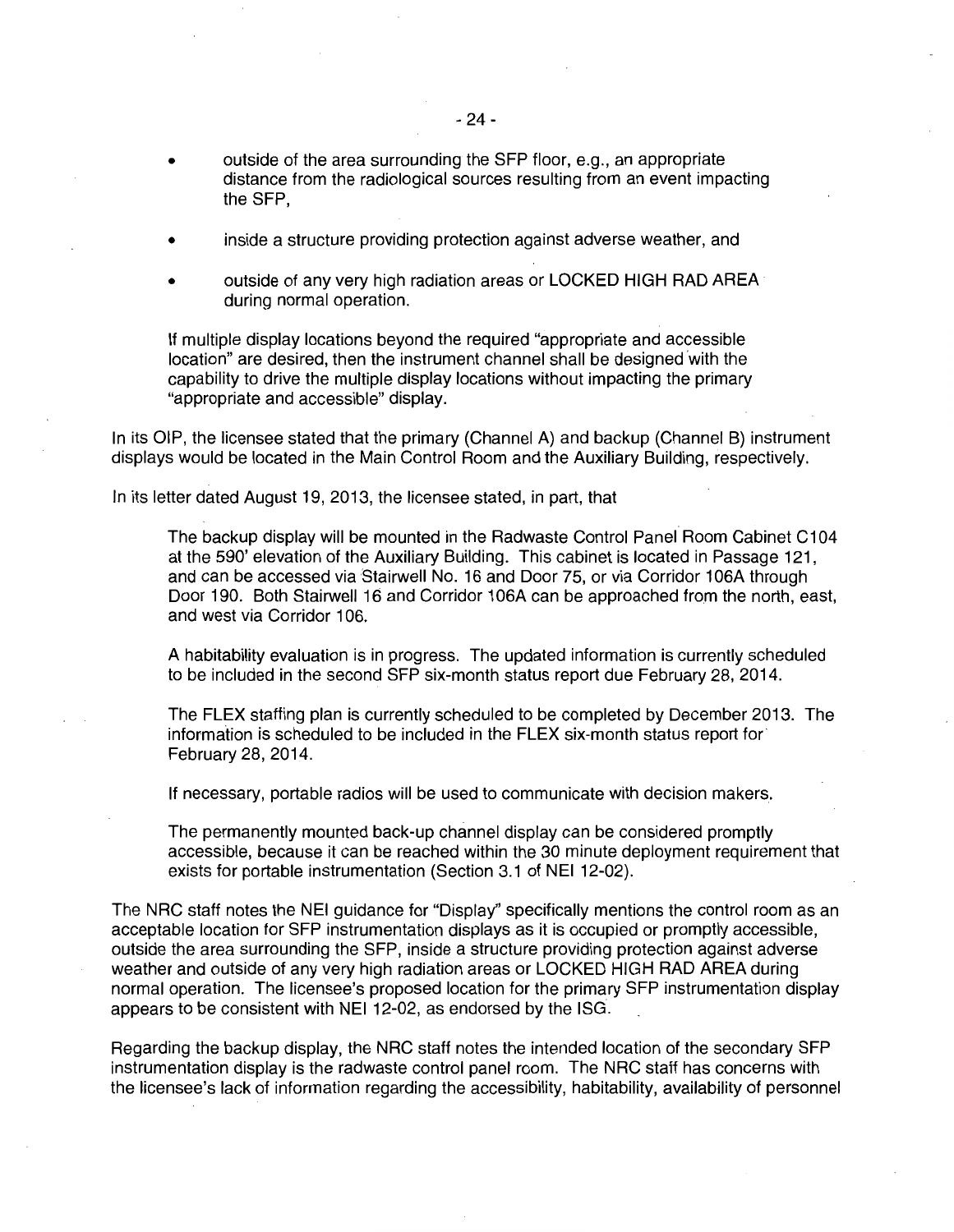and communications as it relates to the location of the SFP level instrumentation backup display. The staff has identified this request as:

# **RAI #16**

**For the SFP level instrumentation backup display located in the radwaste control panel room, please describe the evaluation used to validate the display location can be accessed without unreasonable delay following a BOB event. Include the time available for personnel to access the display as credited in the evaluation, as well as the actual time (e.g., based on walk-throughs) that it will take for personnel to access the backup display. Additionally, please include a description of the radiological and environmental conditions on the paths personnel might take. Describe whether the display location remains habitable for radiological, heat and humidity, and other environmental conditions following a BOB event. Describe whether personnel are continuously stationed at the backup display or monitor the display periodically.** 

3.12 Programmatic Controls: Training

Attachment 2 of Order EA-12-051 states, in part, that

Personnel shall be trained in the use and the provision of alternate power to the primary and backup instrument channels.

NEI 12-02 states, in part, that

The personnel performing functions associated with these SFP level instrumentation channels shall be trained to perform the job specific functions necessary for their assigned tasks (maintenance, calibration, surveillance, etc.). SFP instrumentation should be installed via the normal modification processes. In some cases, utilities may choose to utilize portable instrumentation as a portion of their SFP instrumentation response. In either case utilities should use the Systematic Approach to Training (SAT) to identify the population to be trained; The SAT process should also determine both the initial and continuing elements of the required training.

In its OIP, the licensee stated, in part, that

The Systematic Approach to Training (SAT) will be used to identify the population to be trained and to determine both the initial and continuing elements of the required training. Training will be completed prior to placing the instrumentation in service.

The licensee's proposed plan, with respect to training personnel in the use and the provision of alternate power to the primary and backup instrument channels, including the approach to identifying the population to be trained, appears to be consistent with NEI 12-02, as endorsed by the ISG.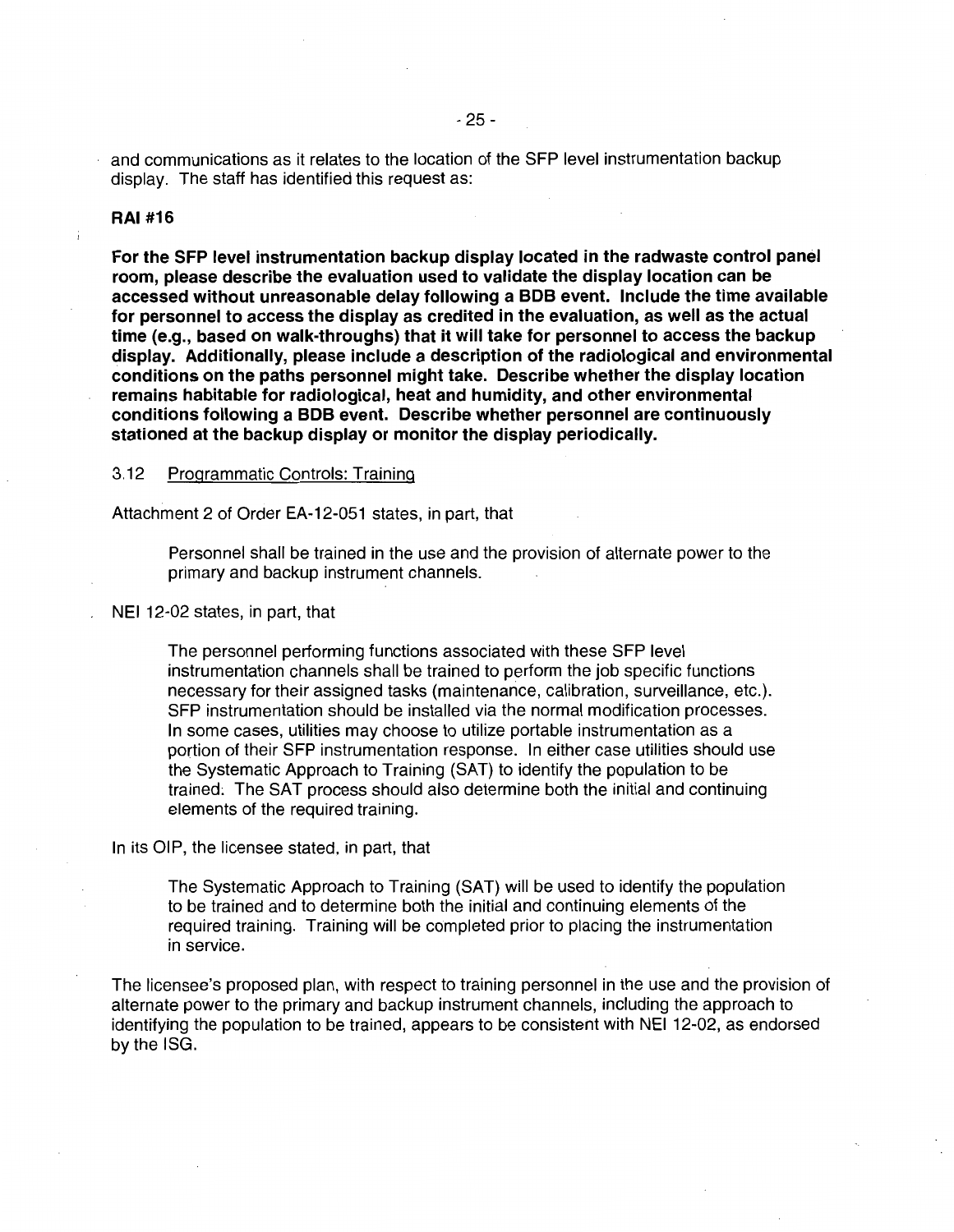## 3.13 Programmatic Controls: Procedures

Attachment 2 of Order EA-12-051 states, in part, that

Procedures shall be established and maintained for the testing, calibration, and use of the primary and backup spent fuel pool instrument channels.

NEI 12-02 states, in part, that

Procedures will be developed using guidelines and vendor instructions to address the maintenance, operation and abnormal response issues associated with the new SFP instrumentation.

In its OIP, the licensee stated that procedures for maintenance and testing would be developed using regulatory guidelines and vendor instructions.

In its letter dated August 19, 2013, the licensee stated, in part, that

Vendor recommended inspection, maintenance, and repair procedures for the liquid level measurement system have been developed through the vendor's 30-year experience developing and manufacturing liquid level measurement and cable testing instrumentation. These are for the most part specific to the system's proprietary electronics, subject to relevant industry standards for electronics fabrication and inspection and vendor's quality management system.

Where relevant, standards for naval shipboard liquid level indicating equipment have been used to develop procedures for operation, abnormal response, and administrative controls.

Portable instrumentation is not utilized. Both primary and backup SFPI channels permanent hard-wired installation.

The specific procedures to be used to capture the required activities described in this RAI response have not yet been developed but are planned to be developed in accordance with the vendor recommendations and END processes and procedures.

These procedures will contain the technical objectives associated with the maintenance, inspection, testing, repair and utilization of the SFPI. Portable instrumentation is not utilized. Both primary and backup SFPI channels incorporate permanent hard-wired installation.

The NRC staff has concerns with the licensee's lack of information regarding the procedures that should be established and maintained for the testing, calibration, and use of the primary and backup spent fuel pool instrument channels notes that the information regarding the procedures for the testing, calibration,· and use. The staff has identified this request as: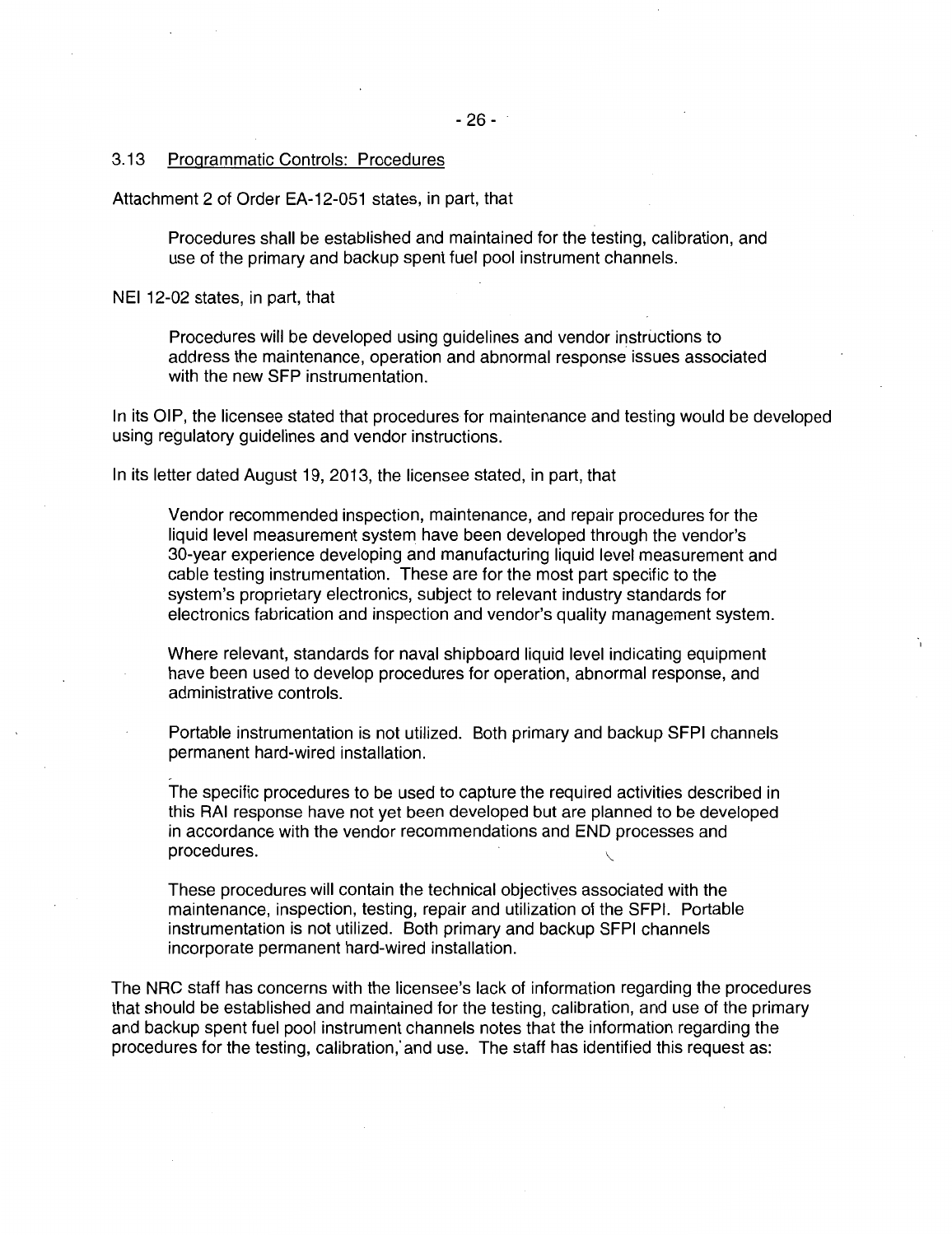## **RAI #17**

**Please provide a list of the procedures addressing operation (both normal and abnormal response), calibration, test, maintenance, and inspection that will be developed for use of the SFP instrumentation. The licensee is requested to include a brief description of the specific technical objectives to be achieved within each procedure.** 

(This information was previously requested as RAI-10 in the NRC letter dated July 18, 2013. However, based on feedback from the licensees, it has been revised as above.)

# 3.14 Programmatic Controls: Testing and Calibration

Attachment 2 of Order EA-12-051 states, in part, that

Processes shall be established and maintained for scheduling and implementing necessary testing and calibration of the primary and backup spent fuel pool level instrument channels to maintain the instrument channels at the design accuracy.

NEI 12-02 states, in part, that

Processes shall be established and maintained for scheduling and implementing necessary testing and calibration of the primary and backup SFP level instrument channels to maintain the instrument channels at the design accuracy. The

testing and calibration of the instrumentation shall be consistent with vendor recommendations or other documented basis.

In its OIP, the licensee stated the station procedures and preventive maintenance tasks will be developed to perform required surveillance testing, calibration, backup battery maintenance, functional checks, and visual inspections of the probes.

In its letter dated August 19, 2013, the licensee stated, in part, that

Performance tests (functional checks) are automated and/or semi-automated (requiring limited operator interaction) and are performed through the instrument menu software and initiated by the operator. There are a number of other internal system tests that are performed by system software on an essentially continuous basis without user intervention but which can also be performed on an on-demand basis with diagnostic output to the display for the operator to review. Other tests such as menu button tests, level alarm, and alarm relay tests are only initiated manually by the operator. Performance checks are described in detail in the vendor operator's manual, and the applicable information is planned to be contained in plant operating procedures.

Performance tests are planned to be performed periodically as recommended by the equipment vendor, for instance quarterly but no less often than the calibration interval of two years.

Channel functional tests per operations procedures with limits established in consideration of vendor equipment specifications are planned to be performed at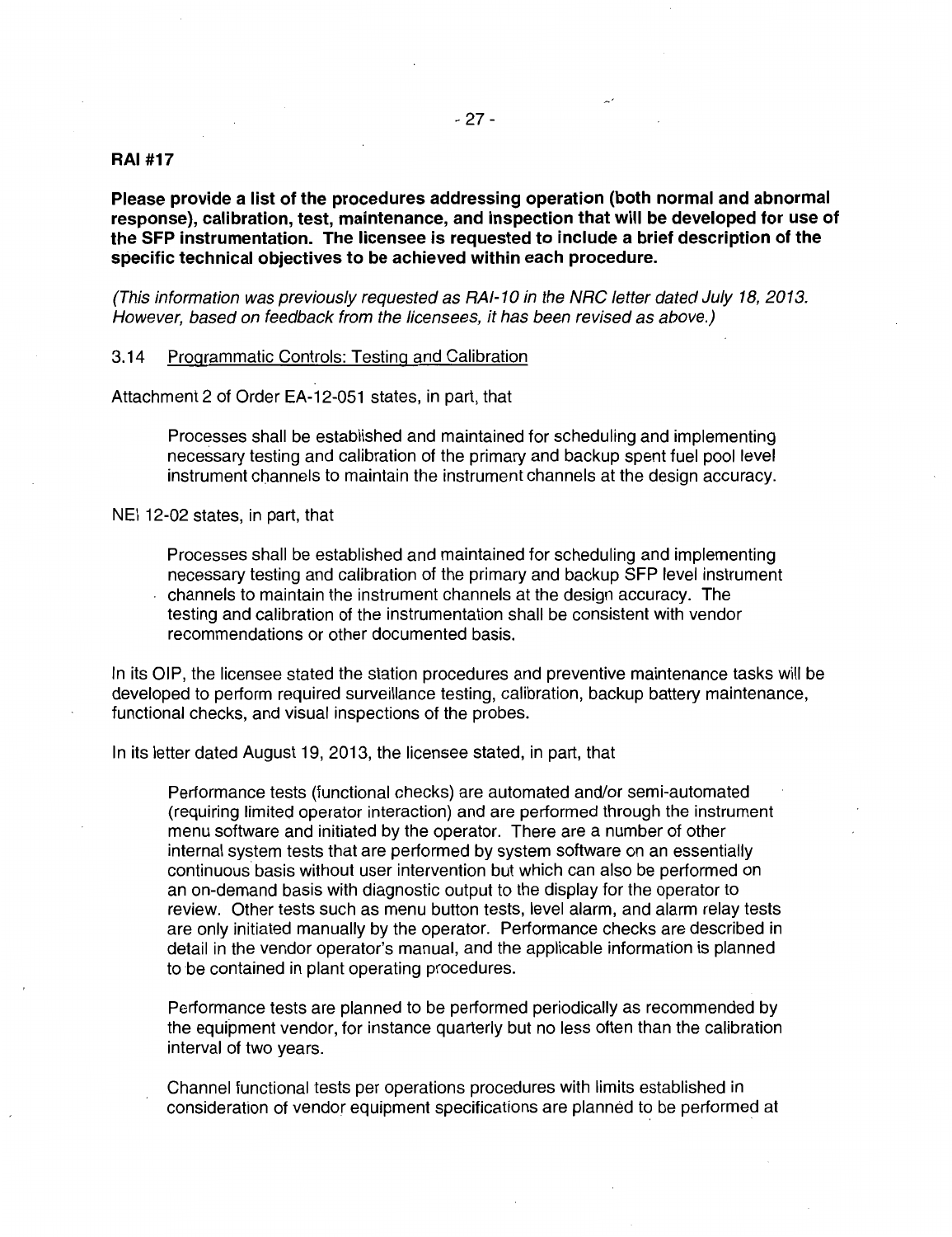appropriate frequencies established equivalent to or more frequently than existing spent fuel pool instrumentation.

Manual calibration and operator performance checks are planned to be performed in a periodic scheduled fashion with additional maintenance on an as-needed basis when flagged by the system's automated diagnostic testing features.

Channel calibration tests per maintenance procedures with limits established in consideration of vendor equipment specifications are planned to be performed at frequencies established in consideration of vendor recommendations.

Periodic (e.g., quarterly or monthly) review of the system level history and log files and routine attention to any warning message on the system display is recommended by the vendor. Formal calibration checks are recommended by the vendor on a two-year interval to demonstrate calibration to external NIST-traceable standards. Formal calibration check surveillance interval and timing would be established consistent with applicable guidance (i.e., NEI 12-02, Section 4.3; on a refueling outage interval basis and within 60 days of a planned refueling outage). Items such as system batteries are planned to be assessed under the preventive maintenance (PM) program for establishment of replacement frequency. Surveillance/PM timing/performance are planned to be controlled via tasks in the PM program.

In its letter dated August 19, 2013, the licensee stated, in part, that

SFPI channel/equipment maintenance/preventative maintenance and testing program requirements to ensure design and system readiness are planned to be established in accordance with ENO's processes and procedures and in consideration of vendor recommendations to ensure that appropriate regular testing, channel checks, functional tests, periodic calibration, and maintenance is performed. Subject maintenance and testing program requirements are planned to be developed during the SFPI modification design process.

Both primary and backup SFPI channels incorporate permanent installation (with no reliance on portable, post-event installation) of relatively simple and robust augmented quality equipment. Permanent installation coupled with stocking of adequate spare parts reasonably diminishes the likelihood that a single channel (and greatly diminishes the likelihood that both channels) is (are) out-of-service for an extended period of time.

In its letter dated August 19, 2013, the licensee also provided a table with compensatory actions for unlikely extended out-of-service events.

The NRC staff notes the licensee proposed approach regarding compensatory actions with respect to testing and calibration appears to be consistent with NEI 12-02, as endorsed by the ISG. The staff has concerns regarding the scheduling and implementing necessary testing and calibration of the primary and backup SFP level instrument channels to maintain the instrument channels at the design accuracy. The staff has identified this request as: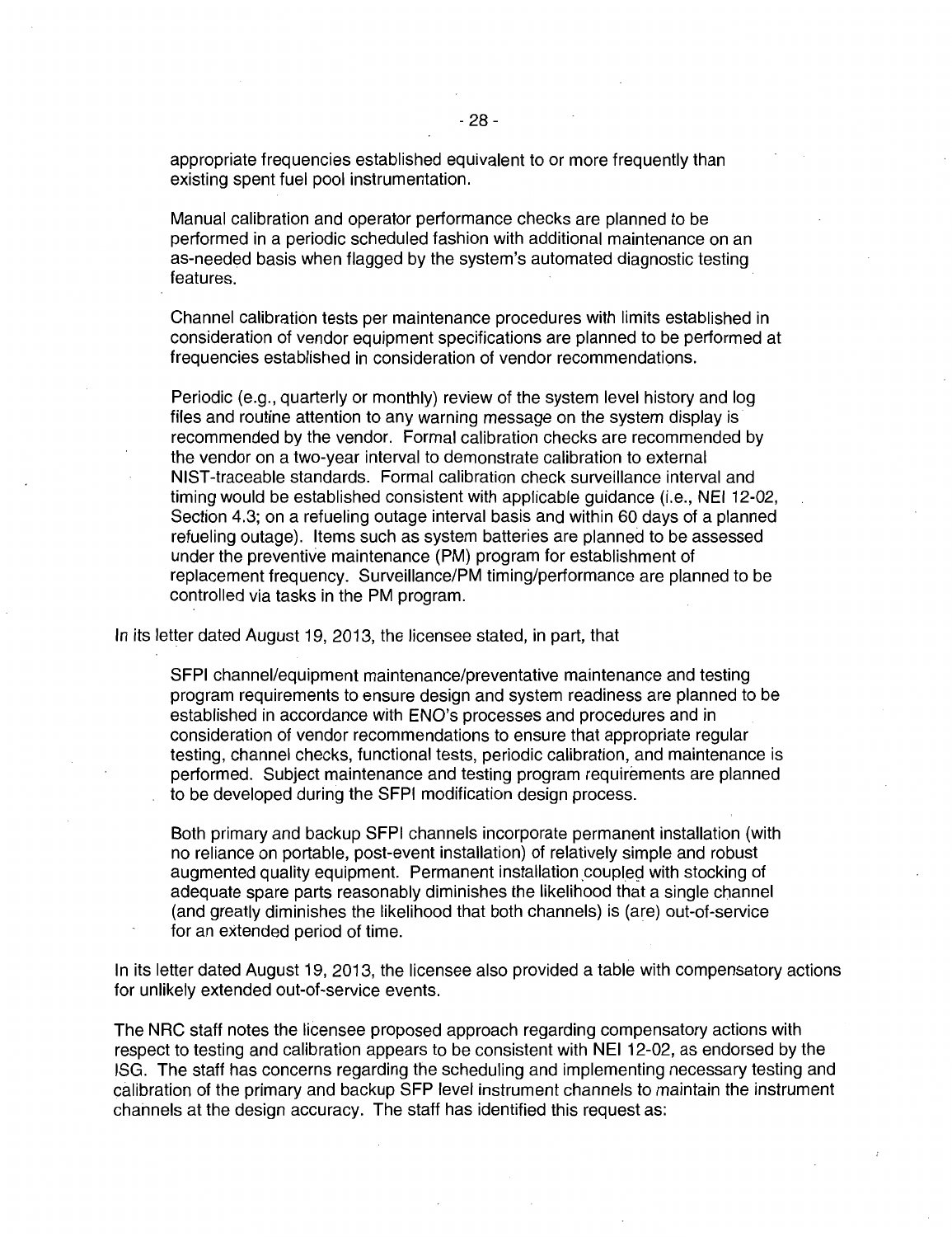## **RAI #18**

**Please provide further information describing the maintenance and testing program the licensee will establish and implement to ensure that regular testing and calibration is performed and verified by inspection and audit to demonstrate conformance with design and system readiness requirements. Include a description of your plans for ensuring that necessary channel checks, functional tests, periodic calibration, and maintenance will be conducted for the level measurement system and its supporting equipment.** 

# 3.15 Instrument Reliability

NEI 12-02 states, in part, that

A spent fuel pool level instrument channel is considered reliable when the instrument channel satisfies the design elements listed in Section 3 [Instrument] Design Features] of this guidance and the plant operator has fully implemented the programmatic features listed in Section 4 [Program Features].

 $\backslash$ In its OIP, the licensee stated the reliability of the primary and backup instrument channels would be assured by conformance with the guidelines of NRC JLD-ISG-2012-03 Revision 0 and NEI 12-02 Revision 1.

Upon acceptable resolution of the RAis noted above, the NRC staff will be able to make a conclusion regarding the reliability of the SFP instrumentation.

# **4.0 CONCLUSION**

The NRC staff is unable to complete its evaluation regarding the acceptability of the licensee's plans for implementing the requirements of Order EA-12-051 due to the need for additional information as described above. The staff will issue an evaluation with its conclusion after the licensee has provided the requested information.